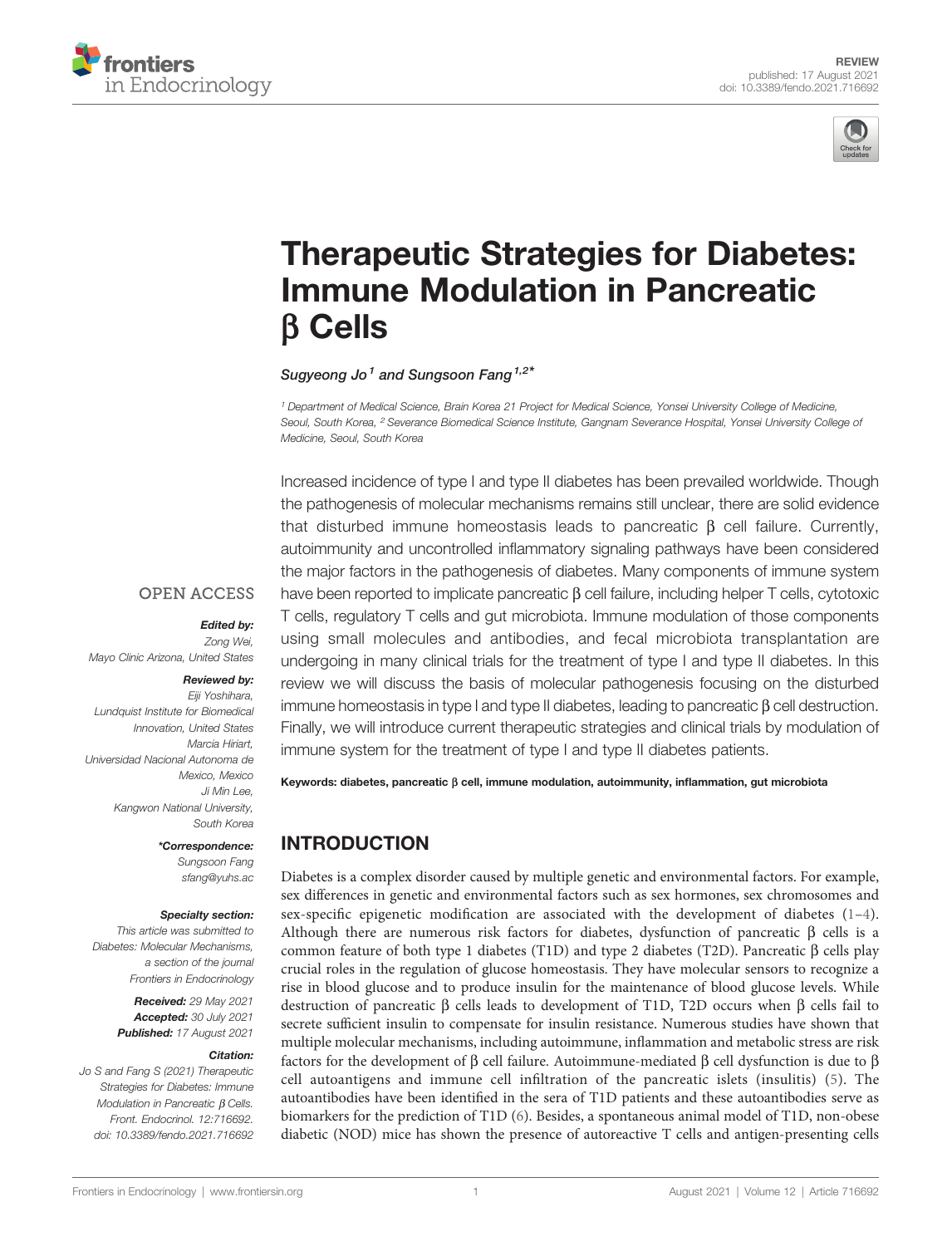(APCs) in islets, implying that autoreactive T cells recognize  $\beta$ cell autoantigen to infiltrate islets and contribute to  $\beta$  cell destruction for the development of T1D [\(7\)](#page-7-0). In addition to T1D, islet inflammation also contributes to  $\beta$  cell dysfunction in T2D. Infiltration of macrophages and increased expression of pro-inflammatory cytokines have been observed in islets of rodent models including high-fat diet (HFD)-fed mice, db/db mice and GK rat [\(8,](#page-7-0) [9](#page-7-0)). Glucotoxicity and lipotoxicity have been shown to induce  $\beta$  cell death in T2D. Chronic exposure of  $\beta$  cells to high glucose altered glucose-stimulated insulin secretion (GSIS) ([10\)](#page-7-0). Although short-term exposure to saturated free fatty acids (FFAs) is able to stimulate insulin secretion, prolonged exposure to saturated FFAs dramatically suppresses GSIS by increasing oxidative stress in  $\beta$  cells ([11](#page-7-0)).

Recent studies have reported that the gut microbiota is associated with both T1D and T2D [\(12](#page-7-0)–[14](#page-7-0)). The microbiota plays a critical role to regulate energy metabolism by fermentation of carbohydrates and production of metabolites such as bile acids, short-chain fatty acids (SCFAs) including acetate, propionate, and butyrate. The metabolites induced by gut microbiota are involved in glucose homeostasis. For example, SCFAs stimulate secretion of glucagon-like peptide 1 (GLP-1), an incretin to potentiate insulin secretion for glucose homeostasis [\(15](#page-7-0)). Thus, alteration of gut microbiota may contribute to disturbed incretinmediated insulin signaling in diabetes patients [\(16](#page-7-0)–[18](#page-7-0)). And, it has been reported that children with high genetic risks for developing T1D have distinct features of microbiome compared with a healthy control group ([19\)](#page-8-0). Though the underlying molecular mechanisms are still unclear, the alteration of gut microbiota in early life has been shown to correlate with the presence of autoantibodies and autoimmunity in pancreatic islets, suggesting that gut microbiota plays a pivotal role to modulate immune responses in islets for the development of T1D ([20\)](#page-8-0). Likewise, numerous studies using metagenomics and 16S rRNAbased high-throughput sequencing have reported compositional and functional changes of gut microbiota in T2D patients ([17,](#page-7-0) [21](#page-8-0), [22](#page-8-0)). Cohort studies from Europe and China commonly demonstrated a decrease of butyrate-producing gut bacteria in T2D patients compared to the normal group [\(21](#page-8-0)–[23\)](#page-8-0). The reduction of butyrate-producing gut bacteria contributed to both T1D and T2D development, implying that gut microbiota alteration is crucial risk factor for the pathogenesis of diabetes.

Herein, we will provide an overview of the pathogenesis and therapeutic strategies of diabetes in terms of immune modulation using gut microbiota. Given that immune modulation strongly contributes to the destruction of pancreatic  $\beta$  cells for the development of diabetes, the crosstalk between the gut microbiota and immune system would be promising therapeutic strategy for the treatment of diabetes.

#### THE PATHOGENESIS OF DIABETES

#### Autoimmunity in Type I Diabetes

It has been widely accepted that T1D is an organ-specific autoimmune disease. Autoantibodies in pancreatic islet serve as

diagnosis markers to predict the pathogenesis of T1D in both NOD mice and T1D human patients [\(24](#page-8-0), [25\)](#page-8-0). These autoantibodies recognize specific self-antigens include insulin, glutamic acid decarboxylase (GAD), zinc transporter (ZnT8), and insulinomaantigen 2 (IA-2) in pancreatic islets. Though the molecular mechanisms of how autoantigens are processed remain still unclear, endoplasmic reticulum (ER) stress-mediated misfolded proteins in pancreatic  $\beta$  cells may contribute to the process of these self-antigens [\(26](#page-8-0)–[28\)](#page-8-0). Antigen-presenting cells (APCs) such as macrophages and dendritic cells (DCs) have been shown to infiltrate in  $\beta$  cells and present autoantigens to naïve CD4<sup>+</sup> T cell for T cell activation. After recognizing autoantigens, naïve  $CD4^+$  T cell differentiate into autoreactive CD4<sup>+</sup> T cells, leading to promote B cells to produce autoantibodies and activate CD8<sup>+</sup> T cells to differentiate into cytotoxic T cell ([5](#page-7-0)). These autoreactive CD4<sup>+</sup> T cells and CD8+ T cells are key drivers of autoimmune reaction to destroy pancreatic  $\beta$  cells.

Recently, it has been reported that polymorphism of Human leukocyte antigens (HLA) class II encoding DQ and DR is a genetic determinant of T1D ([29\)](#page-8-0). In NOD mice, a peptide derived from insulin was reported to serve as one of the autoantigens. This peptide was able to bind major histocompatibility complex (MHC) class II molecule H2- $A^{g7}$ , resulting in activation of CD4+ T cells ([30\)](#page-8-0). HLA DR4-restricted CD4+ T cells from T1D patients are also able to respond to pre-proinsulin (PPI)-derived epitope ([31](#page-8-0)). Once activated by self-antigens, the activated CD4+ T cells then secrete interleukin-2 (IL-2) to provide 'help' CD8+ T cell activation.

In addition to  $CD4^+$  T cells, cytotoxic  $CD8^+$  T cells are predominant lymphocytes infiltrating the pancreatic islets, resulting in  $\beta$  cell destruction. HLA class I has been shown to be overexpressed in pancreatic islets of early T1D patients, resulting in infiltration of  $CD8<sup>+</sup>$  T cells and insulitis ([32](#page-8-0)). Thus, MHC class Ideficient NOD. β2M<sup>-/−</sup> mice decreased infiltration of CD8<sup>+</sup> T cells into pancreatic islets, leading to ameliorate pathogenesis of T1D [\(33\)](#page-8-0).

Recently, it has been reported that  $\beta$  cell peptides including insulin B chain, GAD and Islet-specific glucose-6-phosphatase catalytic subunit–related protein (IGRP) are prone to bind HLA-A2 in T1D patients and autoreactive CD8<sup>+</sup> T cell response to many HLA-A\*0201–restricted  $\beta$  cell peptides ([34\)](#page-8-0). Once activated, autoreactive CD8<sup>+</sup> T cells release cytotoxic granules such as perforin, granzyme B and proinflammatory cytokines, including IFN- $\gamma$  leading to destruction of pancreatic  $\beta$  cells [\(35](#page-8-0)). These proinflammatory cytokines increase the expression levels of MHC class I and chemokine CXCL10 which promote T cell infiltration in human  $\beta$  cells [\(32](#page-8-0)).

On the other hand,  $FOXP3^+$  regulatory T cells (Tregs) are known as immunosuppressive cells. Treg directly suppress the proliferation and activation of effector T cells or dendritic cells and secrete anti-inflammatory cytokines such as IL-10 [\(36\)](#page-8-0). However, the function of  $FOXP3<sup>+</sup>$  Treg is altered in the onset of T1D and the dysfunction of Treg may contribute to the pathogenesis of T1D [\(37](#page-8-0), [38\)](#page-8-0).

#### Inflammatory Signaling in Type II Diabetes

Type 2 diabetes (T2D) is a multifactorial disease that resulted from the combination of both genetic and environmental factors.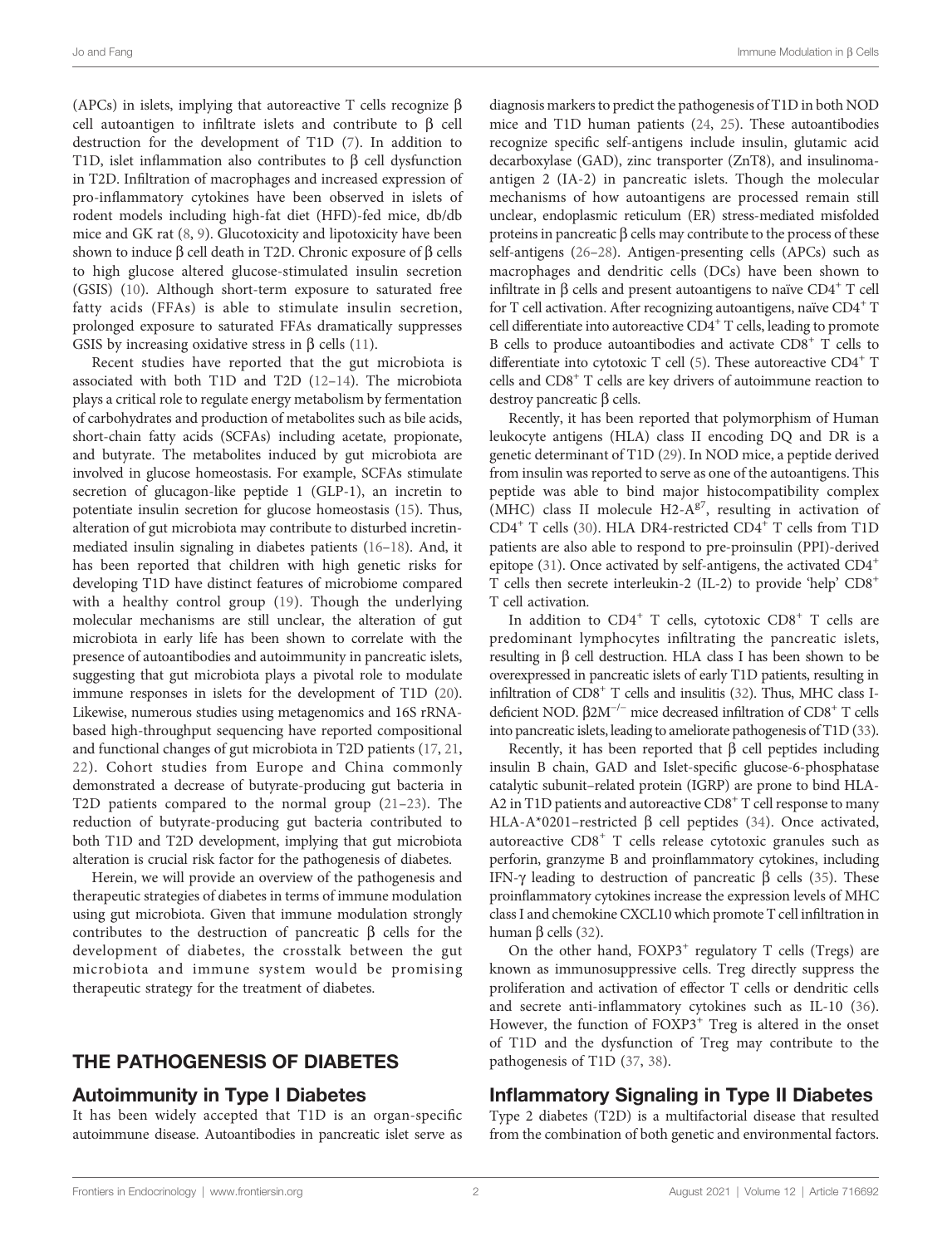This disease is associated with hyperglycemia and is characterized by insulin resistance and dysfunction or death of b-cells, leading to insufficient insulin secretion for glycemic homeostasis.

Insulin resistance is highly associated with diet-induced obesity [\(39](#page-8-0), [40](#page-8-0)). In the condition of obesity, dysfunction of adipose tissue which is characterized by enlarged adipocytes and abnormal secretion of adipokines and inflammatory cytokines promotes the progression of insulin resistance ([41](#page-8-0), [42](#page-8-0)). Adipocyte hypertrophy generally increase the expression of  $pro-inflammatory$  cytokines including tumor-necrosis factor- $\alpha$ (TNF- $\alpha$ ), IL-6, and IL-1 $\beta$  in the human patients with insulin resistance. Furthermore, the adipocytes release macrophage chemoattractant protein-1 (MCP-1) to promote macrophage infiltration in adipose tissue ([43\)](#page-8-0). The infiltration of macrophages with secretion of proinflammatory cytokines contribute to insulin resistance, leading to increase of lipolysis and plasma FFA in the T2D patients ([44\)](#page-8-0).

Similar with adipose tissues, dysfunction of pancreatic  $\beta$  cells in T2D is involved in islet inflammation through increased proinflammatory cytokines and infiltration of immune cells. The islet inflammation has been observed in several T2D mouse model including Psammomys obesus rat, HFD-fed mice, db/db mouse and GK rat ([45](#page-8-0)). Chronic hyperglycemia induces the production of IL-1 $\beta$  in pancreatic  $\beta$  cells which is implicated in insulin resistance as well as  $\beta$  cell dysfunction [\(46\)](#page-8-0). Treatment of IL-1 receptor antagonist to HFD-fed mice resulted in protection from apoptotic  $\beta$  cell death and improved GSIS secretion by blocking IL-1 $\beta$  signaling [\(47\)](#page-8-0). IL-1 receptor antagonisms inhibited macrophage infiltration into  $\beta$  cell, leading to improved hyperglycemia in GK rats [\(48](#page-8-0)). In addition, exposure of isolated human islets to high glucose levels resulted in an increase of IL-1 $\beta$  secretion to activate NF-kB, a key regulator of inflammation, and Fas (CD95) signaling to induce dysfunctional  $\beta$  cell ([49\)](#page-8-0). These findings suggest that glucotoxicity implicates an islet inflammatory process in T2D.

Likewise, lipotoxicity also has physiological impacts on the function of  $\beta$  cells. FFAs as well as TAG and cholesterol levels have been shown to be elevated in HFD-fed mice ([47\)](#page-8-0). Increase of plasma FFAs contributes to insulin resistance and impaired insulin secretion by inducing ER stress and oxidative stress. Moreover, excessive level of FFAs in skeletal muscle serves as toxic lipids such as ceramide and diacylglyceride, leading to incomplete fatty acid oxidation ([50](#page-8-0)). These toxic FFA metabolites and incomplete fatty acid oxidation contribute to ER stress, oxidative stress and the generation of reactive oxygen species (ROS). Metabolic products of FFAs activate proinflammatory signaling pathways such as PKC and JNK leading to impaired insulin signaling. Saturated FFA also can activate toll-like receptor (TLR) signaling in  $\beta$  cells, followed by immune responses [\(51\)](#page-8-0). FFA-induced TLR-mediated signaling has been shown to promote infiltration of macrophages through the secretion of chemokines such as CCL2 and CXCL1 in  $\beta$  cells ([51](#page-8-0)). TLR4-mediated signaling also induced inflammation through increased production of pro-inflammatory cytokines

such as IL-1 $\beta$  and IL-6. Thus, insulin resistance-mediated hyperglycemia and lipotoxicity induce inflammatory signaling to disturb pancreatic  $\beta$  cell homeostasis, leading to  $\beta$  cell failure in T2D patients ([Figure 1](#page-3-0)).

#### Immune Modulation by Microbiota

Recently, several studies have reported compositional changes of gut microbiota in both T1D and T2D and the alteration may contribute to the development of diabetes ([52](#page-8-0)–[54\)](#page-8-0). The gut microbiota interacts with the host immune system via multiple mechanisms involved in TLR-mediated signaling and microbial products such as SCFAs ([55,](#page-8-0) [56](#page-8-0)). In a rodent study, knock out of Myd88, an adaptor protein for multiple TLRs, has been shown to protect NOD mice from the development of T1D in specific pathogen free (SPF) condition. However, these Myd88-deficient NOD mice (NOD.Myd88−/<sup>−</sup> ) in germ free condition developed T1D, implying that gut microbiota plays a pivotal role in pathogenesis of T1D in NOD mice ([57\)](#page-9-0). These findings propose that Myd88-dependent TLR signaling is crucial to T1D development and microbiota is required for the protective effects in the absence of TLR signaling in Myd88-deficient NOD mice.

Gut microbiota-mediated TLR signaling pathways also regulate the development of T2D. Lipopolysaccharides (LPS), a component of Gram-negative bacteria are known to promote inflammation by induction of pro-inflammatory cytokines [\(58\)](#page-9-0). In a rodent study, it has been observed that HFD can change the composition of gut microbiota and increase plasma LPS concentration, resulting in low grade chronic inflammation [\(59\)](#page-9-0). Microbiota-induced LPS binds to CD14/TLR4 complex and activates pro-inflammatory pathways leading to insulin resistance and  $\beta$  cell dysfunction [\(60](#page-9-0), [61](#page-9-0)). In addition, HFD feeding reduced the expression of genes related to intestinal tight junction proteins and increases intestinal permeability, leading to impaired gut epithelial barrier [\(62\)](#page-9-0). This impaired gut barrier also increases plasma LPS levels leading to LPS-induced inflammation and insulin resistance ([63](#page-9-0), [64](#page-9-0)). Thus, the gut microbiota-mediated LPS signaling pathways can modulate pro- or anti-diabetogenic pathways through multiple inflammatory signaling pathways.

The gut microbiota produces SCFAs by fermentation of nondigestible carbohydrates. The SCFAs including acetate, propionate and butyrate have an influence on immune systems in both T1D and T2D. Acetate can prevent T1D by reducing the population of autoreactive T cells in the pancreatic lymph node [\(65\)](#page-9-0). The concentration of IL-21, an inflammatory cytokine contributing to T1D pathogenesis was also reduced in acetatefed NOD mice. In addition to acetate, butyrate can also increase IL-10RA expression and potentiate integrity of intestinal epithelial cell (IEC) barrier through IL-10 signaling, leading to reduction of gut permeability [\(12](#page-7-0), [66](#page-9-0)). Butyrate has also been reported to promote the generation of regulatory T cells which may be involved in autoimmunity suppression in T1D and lactate can be converted to butyrate by intestinal microbiota ([67,](#page-9-0) [68\)](#page-9-0). Thus, a low abundance of lactate- and butyrate-producing bacteria was observed within the gut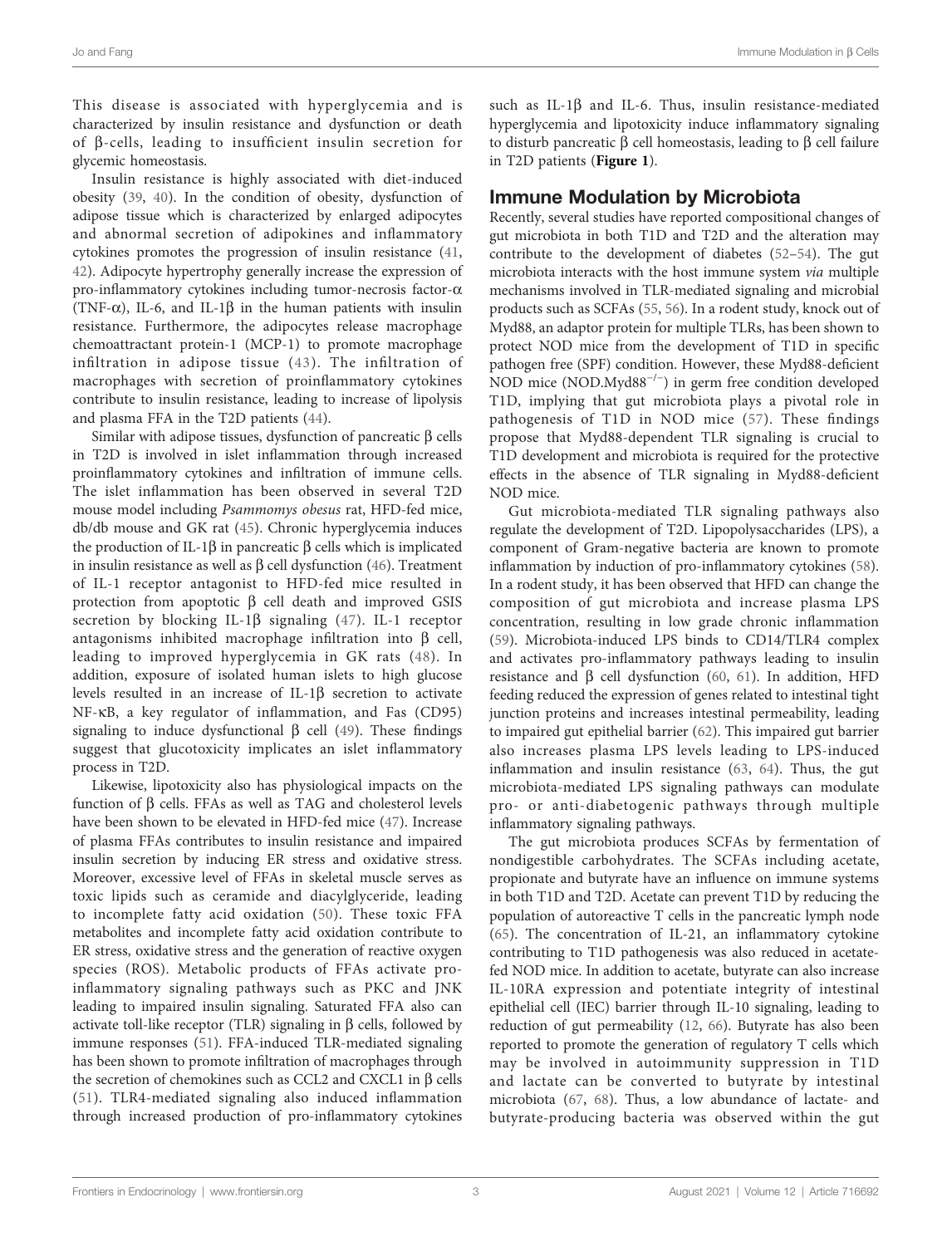<span id="page-3-0"></span>

microbiota of children with islet autoantibodies [\(20\)](#page-8-0). As consistent, rodent study reported that the concentration of acetate and butyrate in germ free NOD.Myd88 $g^{-/-}$  is much lower than in SPF ones [\(65](#page-9-0)). Altogether, these results clearly proposed that microbiota modulates autoimmunity through metabolites, such as acetate and butyrate in T1D.

SCFAs also play pivotal roles during pathogenesis of T2D. SCFA binds to FFAR2 or FFAR3, G protein-coupled receptors which are expressed in gut, pancreas, white adipose tissue, and immune cells ([69](#page-9-0)). SCFA-mediated FFAR2 and/or FFAR3 signaling stimulate the secretion of glucagon-like peptide-1 (GLP-1), a well-known incretin from the intestinal L cells, to potentiate insulin secretion from pancreatic  $\beta$  cells. Thus, SCFAmediated GLP-1 secretion leads to decrease the incidence of T2D by ameliorating glucose homeostasis. In addition to SCFAs, the secretion of GLP-1 can be stimulated by other gut microbial metabolic products, such as hydrogen sulfide( $H_2S$ ), a gas metabolite [\(70](#page-9-0)).

Gut microbiota regulates host bile acid metabolism through farnesoid x receptor (FXR) and TGR5 receptor. In general, primary bile acids are synthesized in the liver from cholesterol by CYP7A1, rate-limiting enzyme in the bile acid biosynthetic pathway, followed by conjugation to glycine and taurine for the secretion into intestinal lumen upon food intake [\(71](#page-9-0)). In the intestinal tract, gut microbiota converts primary bile acids to secondary bile acids. While primary bile acids prefer to bind FXR suppresses the hepatic synthesis of bile acids, secondary bile acids tend to bind TGR5 receptor and stimulates GLP-1 secretion from intestinal L-cells  $(72)$  $(72)$  ([Figure 2](#page-4-0)).

# THERAPEUTIC STRATEGIES USING IMMUNE MODULATION IN T1D

## Anti-CD3 Antibody

 $CD4^+$  T and  $CD8^+$  effector T cells are key factors of pancreatic  $\beta$  cell destruction and overt T1D development. Therefore, targeting T cells has been considered the most effective approach to the progression of T1D. Anti-CD3 monoclonal antibody (mAb) is a one of promising therapeutic approaches targeting T cells. Although the exact mechanism of anti-CD3 mAb is not clear, it has been considered to deplete autoreactive T cells and preserve regulatory T cell activity [\(73\)](#page-9-0). In NOD mouse, treatment of anti-CD3 mAb induced long-lasting remission to ameliorate diabetic pathogenesis including restoration of normoglycemia [\(74\)](#page-9-0). Thus, numerous human clinical studies using humanized anti-CD3 mAb has been reported for the treatment of pancreatic  $\beta$  cell destruction [\(74\)](#page-9-0). In 1986, muromonab-CD3(Orthoclone OKT3), the first antibody recognizing CD3 molecules on human T cells, was approved in the US, but it is currently not available cause its side effects such as cytokine storm. Therefore, two humanized anti-CD3 antibodies engineered to improve the side effect of OKT3 called teplizumab and otelixizumab were developed. These antibodies retained binding regions of OKT3 have been investigated in numerous clinical studies for the prevention of T1D and resulted in preserved  $\beta$  cells [\(75](#page-9-0)–[78\)](#page-9-0).

## Anti-CD20 Antibody

B cells act as APC and have a pathogenic role in T1D. Therefore, approaches targeting B cells also have been taken to alter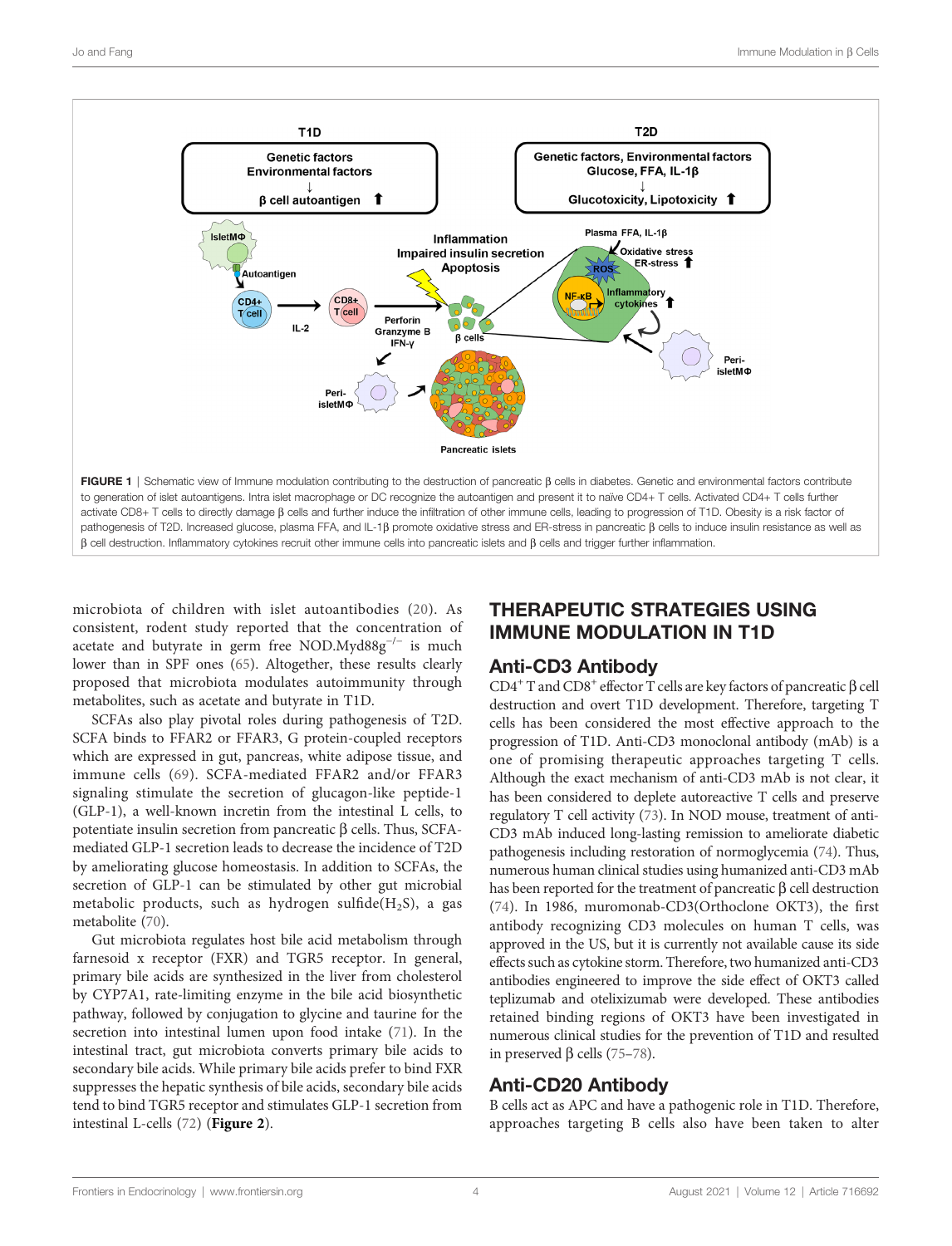<span id="page-4-0"></span>

T1D progression. Anti-CD20 or anti-CD22 therapy showed prevention or reversal of T1D in NOD by depleting B ([79,](#page-9-0) [80\)](#page-9-0). Especially, treatment of rituximab, anti-CD20 mAb, transiently depleted B cells and delayed the rate of C peptide decline in T1D compared with a placebo group, although these effects were diminished after 2 years ([81\)](#page-9-0).

# Anti-Thymocyte Globulin (ATG)

Anti-thymocyte globulin (ATG) is another approach to target T cells for the prevention of pancreatic  $\beta$  cell destruction. ATG is rabbit-derived IgG against human T cells and thymocytes. ATG has been reported to deplete T cells through apoptosis and expand regulatory T cells ([79,](#page-9-0) [82](#page-9-0)). Indeed, in a clinical trial, low-dose ATG has been shown to reduce glycated hemoglobin (Hb1Ac), a clinical marker of glycemic control, up to 2 years compared to placebo ([80\)](#page-9-0).

## Fusion Proteins: Alefacept and Abatacept

Fusion proteins, alefacept and abatacept also can deplete T cells and preserve  $\beta$  cell function. Alefacept consists of LFA-3 molecules and Fc portion of IgG and binds CD2 of effector memory T cell ([83](#page-9-0)). Administration of alefacept led to increase of Treg/Teff ratio compared with placebo treatment [\(84\)](#page-9-0). Abatacept is a CTLA4-IgG fusion protein that inhibits APC function to prevent T cell activation by blocking CD80 and CD86 on APC ([85\)](#page-9-0). In a clinical trial, the group of abatacept maintained lower HbA1c level compared with placebo after 3 years from T1D diagnosis ([86\)](#page-9-0). In addition, decreased level of follicular helper T cells involved in proliferation and isotype switching of B cells, was found in abatacept-treated T1d patients [\(87](#page-9-0)). These findings suggest that targeting T cells can modulate autoimmunity to

prevent pancreatic  $\beta$  cell failure, although most of the above clinical trials failed to reach the endpoints in T1D.

# Autoantigen-Specific Therapies

 $\beta$  cell autoantigen-specific therapies is promising strategies to suppress autoimmune responses by selectively suppressing autoreactive T cell activation or expanding Treg [\(88](#page-9-0), [89\)](#page-9-0). One of these approaches has been applied with a peptide vaccine. For example, vaccination with insulin mimotope, an antigenmimicking peptide, resulted in the prevention of T1D in NOD by converting naïve T cells into FOXP3<sup>+</sup> Treg [\(90](#page-9-0)). Other novel insulin mimotopes also promoted induction of insulin-specific FOXP3<sup>+</sup> Treg in humanized mice [\(91\)](#page-9-0).

Furthermore, APC-based therapies with DCs and immunosuppressive macrophages and have attracted clinical interests in T1D. Administration of tolerogenic DC loaded with encoding autoantigen can suppress autoreactive T cells. T1D patients treated tolerogenic DCs which can induce proinsulin-specific Treg maintained C peptide level for 6 months ([92](#page-9-0), [93\)](#page-9-0). Adaptive transfer of immunosuppressive macrophages prevented T1D in NOD through anti-inflammatory responses [\(94](#page-10-0)).

Administration of cytokines such as IL-2 also prevents autoimmunity in T1D. IL-2 is essential not only to the activation of T cells but also the expansion of FOXP3<sup>+</sup> Treg. It has been reported that FOXP3<sup>+</sup> Treg preferentially responds to low-dose of IL-2 versus T cells ([95\)](#page-10-0). In NOD studies, low-dose of IL-2 increased Treg population to prevent the progression of diabetes [\(95\)](#page-10-0). Furthermore, administration of low dose of aldesleukin, a recombinant IL-2, increased the population of Treg without drug-relative adverse effects in T1D patients versus placebo [\(96](#page-10-0)). Currently, a phase 2 clinical trial evaluating the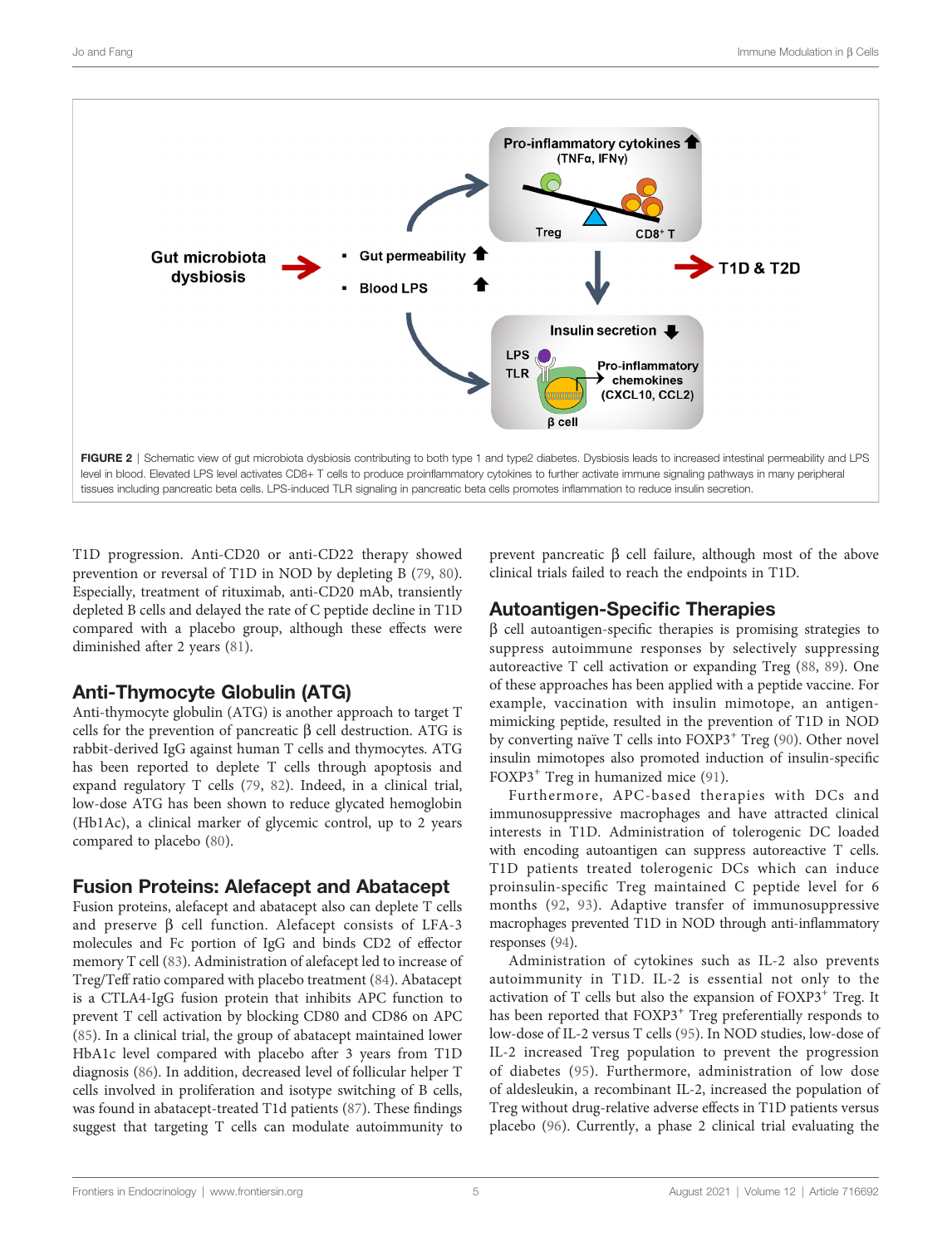| Agent        | <b>Mechanism of Action</b> | Phase, ID               | <b>Main Findings</b>                    | Reference |
|--------------|----------------------------|-------------------------|-----------------------------------------|-----------|
| Teplizumab   | Anti-CD3 mAb               | Phase III, NCT00385697  | Slowed reduction of C peptide           | (97)      |
|              |                            | Phase II. NCT00129259   | Slowed reduction of C peptide           | (98)      |
|              |                            | Phase II, NCT01030861   | Delayed progression                     | (76)      |
|              |                            | Phase III. NCT03875729  | Ongoing                                 | (99)      |
| Otelixizumab | Anti-CD3 mAb               | Phase III, NCT00678886  | Failed to meet primary end point        | (77)      |
|              |                            | Phase III, NCT01123083  | Failed to meet primary end point        | (100)     |
| Alefacept    | Anti-CD2 fusion protein    | Phase II. NCT00965458   | Slowed reduction of C peptide           | (101)     |
| Abatacept    | CTLA4-la                   | Phase II. NCT00505375   | Slowed reduction of C peptide           | (102)     |
| Rituximab    | Anti-CD20 mAb              | Phase II. NCT00279305   | Slowed reduction of C peptide           | (81)      |
|              |                            | Phase II. NCT03929601   | Delay                                   | (103)     |
| Aldesleukin  | Low-dose of IL-2           | Phase I/II, NCT01827735 | Dose-dependently enhanced Treg function | (104)     |

|  |  |  |  |  |  |  |  | TABLE 1   Summary of major clinical trials for anti-inflammatory therapies on T1D. |  |  |  |
|--|--|--|--|--|--|--|--|------------------------------------------------------------------------------------|--|--|--|
|--|--|--|--|--|--|--|--|------------------------------------------------------------------------------------|--|--|--|

mAb, monoclonal antibody.

effect of ultra-low dose aldesleukin on the preservation of  $\beta$  cell function is ongoing (NCT03782636) [\(96](#page-10-0)) (Table 1).

#### ANTI-INFLAMMATORY THERAPEUTIC STRATEGIES FOR T2D

T2D is a chronic metabolic disorder associated with obesity. Abnormal fat accumulation in adipose tissue and non-adipose organs including liver and pancreatic  $\beta$  cells promotes inflammatory responses such as the production of proinflammatory cytokines and chemokines, resulting in insulin  $resistance$  and  $\beta$  cell dysfunction. Therefore, anti-inflammatory approaches have been considered as a therapeutic strategy for the prevention of T2D.

#### Metformin

Metformin is one of the most common drugs for the treatment of T2D. Metformin reduces blood glucose levels by suppressing hepatic glucose production and improving insulin sensitivity. In addition, metformin has a pivotal role in anti-inflammatory responses through inhibition of NF-kB signaling ([105](#page-10-0)). Although the mechanisms of metformin remain unclear, it has been widely accepted that metformin acts via activation of AMP-activated protein kinase (AMPK). AMPK plays a potent anti-inflammatory effect by inhibiting NF-kB and regulating redox balance ([106\)](#page-10-0). Treatment of metformin increases phosphorylation of AMPK, enhances insulin sensitivity, and decreased ceramide and DAG related to saturated FFA in HFD-fed mice ([107\)](#page-10-0). Another study also demonstrated that metformin treatment increased Treg population and decreased Th17 by inducing FGF21 production in HFD-fed mice ([108](#page-10-0)).

## GLP-1 Receptor Agonist & DPP4i

GLP-1 receptor agonists (GLP-1 RAs) and dipeptidyl peptidase 4 inhibitors (DPP-4is) have been widely prescribed for the T2D patients in clinic. GLP-1 RA such as liraglutide and exendin-4 binds to GLP-1 receptor in pancreatic  $\beta$  cell to stimulate  $Ca^{2+}$ influx and insulin secretion [\(109\)](#page-10-0). Furthermore, GLP-1 RA has anti-inflammatory effects by suppressing expression of proinflammatory cytokines and chemokines. Exendin-4 treatment to human islet cells suppressed the expression of

inflammatory genes and protected  $\beta$  cells from cytokineinduced apoptosis [\(110,](#page-10-0) [111](#page-10-0)). In addition, GLP-1 RA reduced inflammatory macrophage activation and inflammatory cytokines such as IL-1 $\beta$  and IL-6 in T2D patients [\(112\)](#page-10-0).

DPP-4is are anti-hyperglycemic drugs that increase insulin secretion and reduce glucose level by preventing the activity of DPP-4 degrading incretins such as GLP-1. These drugs also have anti-inflammatory potential. DPP-4i including sitagliptin suppresses nod-like receptor family, pyrin domain containing 3 (NLRP3) inflammasome in human macrophages via inhibition PKC pathway and reduced inflammatory cytokines including TNF- $\alpha$ , IL-6, IL-1 $\beta$  in WAT ([113,](#page-10-0) [114](#page-10-0)). In human studies, sitagliptin treatment reduced levels of Hb1Ac and inflammatory cytokines in T2D patients ([115\)](#page-10-0).

## IL-1 Receptor Antagonist

Hyperglycemia increases the production of IL-1 which drives dysfunction of  $\beta$  cells. Therefore, blocking IL-1 signaling pathway can reduce islet inflammation and delay T2D development. In rodent studies, IL-1 receptor antagonist (IL-1Ra) reduced hyperglycemia and enhanced function of  $\beta$  cells by reducing expression of TNF-a, MCP-1 and IL-6 in liver and islet [\(47,](#page-8-0) [48\)](#page-8-0). In a clinical trial, administration of anakinra, IL-1R blockade, increased insulin secretion and improved glycemia in T2D patients versus placebo [\(116\)](#page-10-0). Canakinumab, an anti-IL-1 $\beta$ antibody, also reduced plasma IL-6 level, leading to improvement of glycemia in T2D patients ([117](#page-10-0)) ([Table 2](#page-6-0)).

# GUT MICROBIOTA AS NOVEL THERAPEUTIC APPROACH FOR DIABETES

Recently, several studies have demonstrated that gut microbiota has important roles in the development of diabetes. Therefore, targeting gut microbiota has been considered as therapeutic approaches for diabetes.

#### **Probiotics**

Probiotics are live microorganisms regarded as beneficial to host gut microbiota homeostasis. Several studies demonstrated that adequate consumption of probiotics can improve immune responses, insulin resistance, and insulin secretion by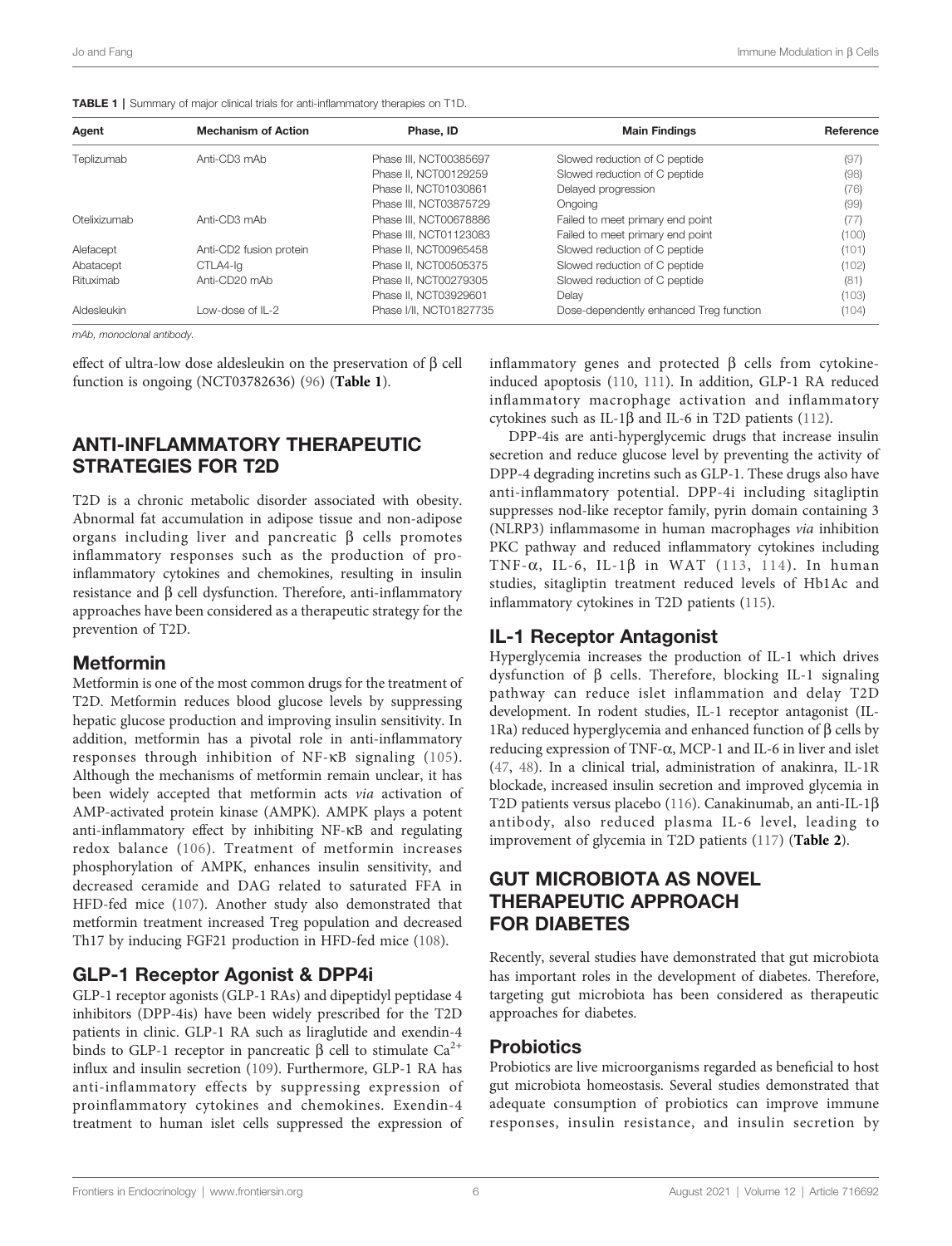| Agent       | <b>Mechanism of Action</b> | Phase, ID              | <b>Main Findings</b>                                                       | Reference |
|-------------|----------------------------|------------------------|----------------------------------------------------------------------------|-----------|
| Liraglutide | GLP-1 receptor agonist     | Phase III, NCT01620489 | Reduction of Hb1Ac and body weight                                         | (118)     |
| Exendin-4   | GLP-1 receptor agonist     | Phase III, NCT00637273 | Reduction of Hb1Ac                                                         | (119)     |
|             |                            | Phase III, NCT01554618 | Ongoing                                                                    | (120)     |
| Anakinra    | IL-1 receptor antagonist   | Phase II. NCT00303394  | Reduction of glycated hemoglobin level and enhanced secretion of C peptide | (116)     |
|             |                            | Phase IV. NCT02236481  | Reduction of Hb1Ac                                                         | (121)     |
|             |                            | Phase IV, NCT00711503  | No effects on C peptide level and Hb1Ac levels                             | (122)     |
|             |                            | Phase II, NCT04227769  | Ongoing                                                                    | (123)     |
| Canakinumab | Anti-IL-1 $\beta$ mAb      | Phase II. NCT00947427  | No effects on C peptide level and Hb1Ac levels                             | (122)     |

<span id="page-6-0"></span>TABLE 2 | Summary of major clinical trials for anti-inflammatory therapies on T2D.

GLP-1, Glucagon-like peptide-1; Hb1Ac, glycated hemoglobin; mAb, monoclonal antibody.

modulation of gut microbiota ([124](#page-10-0)–[126](#page-10-0)). For example, Lactobacillus johnsonii N62 support maintain IEC barrier by modifying intestinal microbiota and Lactobacillus rhamnosus GG is known to attenuate LPS-induced inflammation by reducing TRL4 expression [\(127](#page-10-0)–[129](#page-11-0)). Lactobacillus reuteri also has been reported that enhance intestinal barrier function and have anti-inflammatory effects by suppressing T cell response or inducing Treg ([130](#page-11-0)). In NOD mouse model, administration of a probiotic combination including Lactobacillus acidophilus and Bifidobacterium lactis inhibited T1D development by reducing gut permeability, CD8<sup>+</sup> T cells polarization and increasing Treg population ([131\)](#page-11-0). In humans, numerous clinical studies using probiotics for T1D patients are ongoing. Probiotics has been also considered for the prevention of T2D. Treatment of 14 probiotics decreased Hb1Ac level and increased C peptide level in db/db mice by increasing SCFA-producing bacteria and reducing levels of Escherichia and inflammatory cytokines ([132](#page-11-0)). This compositional change of gut microbiota contributes to improving intestinal permeability and  $\beta$  cell function by increasing GLP-1 secretion. In clinical studies, administration of Lactobacillus acidophilus or Bifidobacterium bifidum also enhanced glycemic control and reduced inflammatory cytokines and oxidative stress in T2D patients versus placebo ([133](#page-11-0), [134\)](#page-11-0).

#### Fecal Microbiota Transplantation

Recently, fecal microbiota transplantation (FMT) has considered as a therapeutic strategy for diabetes. Oral transfer of fecal bacteria from NOD.Myd88−/<sup>−</sup> altered gut microbial composition of diabetes-prone NOD, leading to a delay in the progression of T1D [\(135\)](#page-11-0). In a randomized controlled trial, the transfer of fecal bacteria from healthy donors improved  $\beta$  cell function in T1D patients by reducing  $CXCR3<sup>+</sup>$  T cells ([136\)](#page-11-0). Furthermore, a FMT treatment to HFD and streptozotocininduced T2D mice model improved insulin resistance and destruction of  $\beta$  cells by a decrease of inflammatory cytokines [\(137](#page-11-0)). In humans, FMT from lean donors to obese recipients for 6 weeks increased levels of butyrate-producing intestinal microbiota to improve insulin sensitivity ([138\)](#page-11-0). This result implies that FMT treatment also promising therapeutic strategy for the prevention of T2D (Table 3).

#### **CONCLUSIONS**

Diabetes is a multifactorial disease caused by genetic factors as well as environmental factors that affect abnormal immune modulation, leading to the dysfunction and destruction of pancreatic  $\beta$  cells. Although the mechanisms stimulating the

TABLE 3 | Summary of current clinical trials evaluating the efficacy of probiotics or FMT on diabetes.

| Agent/Procedure                               | Condition        | Phase, ID                   | <b>Main Findings</b>                                        | Reference |
|-----------------------------------------------|------------------|-----------------------------|-------------------------------------------------------------|-----------|
| probiotics                                    |                  |                             |                                                             |           |
| Lactobacillus johnsonii N6.2                  | T1D              | Phase I/II, NCT02349360     | Feasibility of alleviating occurrence of T1D                | (139)     |
| Lactobacillus johnsonii Probiotic             | T <sub>1</sub> D | Phase II, NCT03961347       | Ongoing                                                     | (140)     |
| Lactobacillus rhamnosus GG and                | T <sub>1</sub> D | Phase IV. NCT03032354       | No effects on maintaining $\beta$ cell function             | (141)     |
| Bifidobacterium lactis BB12                   |                  |                             |                                                             |           |
| Probiotics (Visbiome)                         | T <sub>1</sub> D | Phase II, NCT04141761       | Ongoing                                                     | (142)     |
| Probiotics (VSL#3)                            | T <sub>1</sub> D | Not Applicable, NCT03423589 | N/A but completed                                           | (143)     |
| Lactobacillus Reuteri DSM 17938               | T <sub>2</sub> D | Not Applicable, NCT01836796 | No effects on Hb1Ac levels, but high-dose of Lactobacillus  | (144)     |
|                                               |                  |                             | Reuter increased insulin sensitivity and 2nd BA             |           |
| Alive multi-strain probiotic mixture          | T <sub>2</sub> D | Not Applicable, NCT03434860 | Reduction of HOMA-IR weight, and inflammatory cytokines     | (145)     |
| Lactobacillus acidophilus NCFM                | T2D              | Not Applicable, NCT00413348 | Unknown                                                     | (146)     |
| (DB15823)                                     |                  |                             |                                                             |           |
| <b>Fecal Microbiota Transplantation (FMT)</b> |                  |                             |                                                             |           |
| FMT through mid-gut                           | T2D              | Phase II/III, NCT01790711   | Unknown                                                     | (147)     |
| <b>FMT</b>                                    | T2D and obesity  | Not Applicable, NCT03127696 | Increased the engraftment of lean-associated microbiota and | (148)     |
|                                               |                  |                             | increased SCFA-producing bacteria                           |           |
| <b>FMT</b>                                    | T2D and obesity  | Phase II, NCT02346669       | <b>Unknown</b>                                              | (149)     |

HOMA-IR, homeostasis model assessment for insulin resistance; BA, bile acid; SCFA, short chain fatty acid.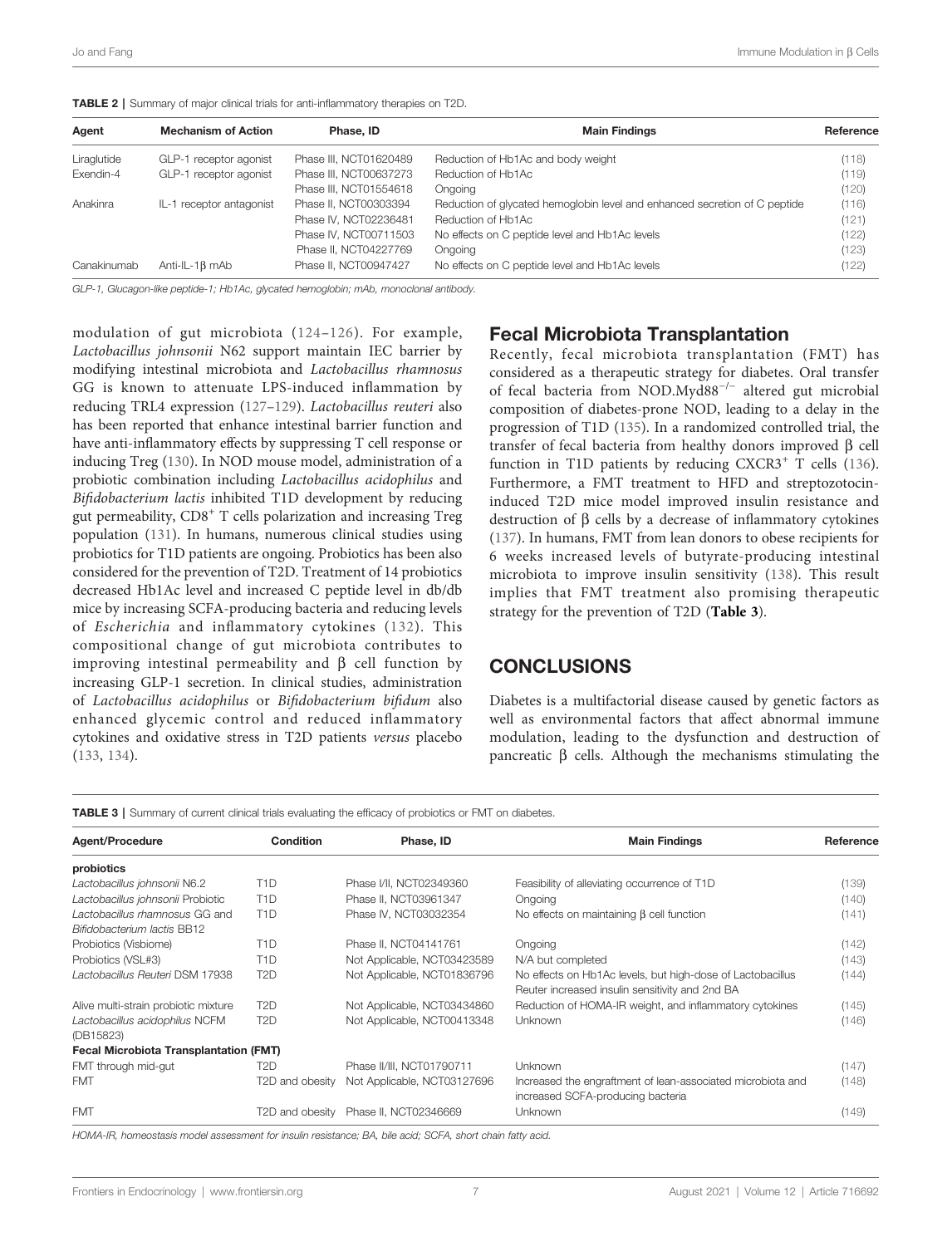<span id="page-7-0"></span>change of the immune responses are diverse, and are not fully understood yet, targeting effector  $CD4^+$  T cells and  $CD8^+$  T cells, key mediators of  $\beta$  cell damage, has been the focus of immunotherapeutic approaches to prevent diabetes. Indeed, anti-CD3 mAb therapy such as teplizumab showed promising results including the preservation of  $\beta$  cell function in clinical studies. However, most of initial phase III trials using anti-CD3 mAbs in patients with T1D were failed because they did not meet their primary endpoint. Moreover, several adverse effects were revealed including rash or Epstein-Barr virus (EBV) reactivation. Therefore, novel therapeutic strategies are required to prevent adverse effects for the treatment of T1D.

The aberrant immune modulation via obesity is also crucial for the development of T2D. Although the immunomodulatory mechanisms of T2D progression remain unclear, it has been believed that obesity-mediated metabolic stresses such as ERstress and oxidative stress contributed to T2D development by induction of pro-inflammatory responses. Anti-inflammatory agents such as metformin as well as GLP-1 RA and DPP-4i are widely used to treat T2D patients. Blocking IL-1 signaling is also one of the immunotherapeutic strategies for the treatment of T2D.

Currently, the compositional change of gut microbiota has been associated with T1D and T2D. Although the roles of gut microbiota are still not fully understood, several studies have demonstrated that the presence or absence of specific microbiota can contribute to immune modulation, leading to the

## **REFERENCES**

- 1. Östman J, Lönnberg G, Arnqvist H, Blohme G, Bolinder J, Schnell AE, et al. Gender Differences and Temporal Variation in the Incidence of Type 1 Diabetes: Results of 8012 Cases in the Nationwide Diabetes Incidence Study in Sweden 1983–2002. J Internal Med (2008) 263(4):386–94. doi: [10.1111/](https://doi.org/10.1111/j.1365-2796.2007.01896.x) [j.1365-2796.2007.01896.x](https://doi.org/10.1111/j.1365-2796.2007.01896.x)
- 2. Oh J-Y, Barrett-Connor E, Wedick NM, Wingard DL. Endogenous Sex Hormones and the Development of Type 2 Diabetes in Older Men and Women: The Rancho Bernardo Study. Diabetes Care (2002) 25(1):55–60. doi: [10.2337/diacare.25.1.55](https://doi.org/10.2337/diacare.25.1.55)
- 3. Chen X, McClusky R, Chen J, Beaven SW, Tontonoz P, Arnold AP, et al. The Number of X Chromosomes Causes Sex Differences in Adiposity in Mice. PloS Genet (2012) 8(5):e1002709. doi: [10.1371/journal.pgen.1002709](https://doi.org/10.1371/journal.pgen.1002709)
- 4. Hall E, Volkov P, Dayeh T, Esguerra JLS, Salö S, Eliasson L, et al. Sex Differences in the Genome-Wide DNA Methylation Pattern and Impact on Gene Expression, microRNA Levels and Insulin Secretion in Human Pancreatic Islets. Genome Biol (2014) 15(12):1–22. doi: [10.1186/s13059-](https://doi.org/10.1186/s13059-014-0522-z) [014-0522-z](https://doi.org/10.1186/s13059-014-0522-z)
- 5. Yoon J-W, Jun H-S. Autoimmune Destruction of Pancreatic  $\beta$  Cells. Am J Ther (2005) 12(6):580–91. doi: [10.1097/01.mjt.0000178767.67857.63](https://doi.org/10.1097/01.mjt.0000178767.67857.63)
- 6. Pihoker C, Gilliam LK, Hampe CS, Lernmark Å. Autoantibodies in Diabetes. Diabetes (2005) 54(suppl 2):S52–61. doi: [10.2337/diabetes.54.suppl\\_2.S52](https://doi.org/10.2337/diabetes.54.suppl_2.S52)
- 7. Delovitch TL, Singh B. The Nonobese Diabetic Mouse as a Model of Autoimmune Diabetes: Immune Dysregulation Gets the NOD. Immunity (1997) 7(6):727–38. doi: [10.1016/S1074-7613\(00\)80392-1](https://doi.org/10.1016/S1074-7613(00)80392-1)
- 8. Ehses JA, Perren A, Eppler E, Ribaux P, Pospisilik JA, Maor-Cahn R, et al. Increased Number of Islet-Associated Macrophages in Type 2 Diabetes. Diabetes (2007) 56(9):2356–70. doi: [10.2337/db06-1650](https://doi.org/10.2337/db06-1650)
- 9. Ehses JA, Ellingsgaard H, Böni-Schnetzler M, Donath MY. Pancreatic Islet Inflammation in Type 2 Diabetes: From  $\alpha$  and  $\beta$  Cell Compensation to Dysfunction. Arch Physiol Biochem (2009) 115(4):240–7. doi: [10.1080/](https://doi.org/10.1080/13813450903025879) [13813450903025879](https://doi.org/10.1080/13813450903025879)

development of diabetes by abnormally regulating host metabolisms. Interestingly, FMT has attracted attention as a therapeutic strategy for diabetes. Several studies have reported that FMT can improve  $\beta$  cell destruction and delay the progression of T1D in mouse models or humans. Altogether, numerous studies by immune modulation are ongoing for the prevention and treatment for diabetes patients. And novel therapeutic strategies to minimize adverse effects are still required for the development of immune modulator to prevent T1D and T2D.

# AUTHOR CONTRIBUTIONS

SF drafted and revised the manuscript. SJ wrote and revised the manuscript. All authors contributed to the article and approved the submitted version.

## FUNDING

This work was supported by Bio and Medical Technology Development Program (NRF-2017M3A9F3046538), National Research Foundation (NRF-2021R1A2C2009749), Ministry of Health and Welfare (HR18C0012) and faculty research grant from the Yonsei University College of Medicine (6-2018-0098) to SF.

- 10. Khaldi M, Guiot Y, Gilon P, Henquin J-C, Jonas J-C. Increased Glucose Sensitivity of Both Triggering and Amplifying Pathways of Insulin Secretion in Rat Islets Cultured for 1 Wk in High Glucose. Am J Physiology-Endocrinology Metab (2004) 287(2):E207–E17. doi: [10.1152/ajpendo.00426.2003](https://doi.org/10.1152/ajpendo.00426.2003)
- 11. Oprescu AI, Bikopoulos G, Naassan A, Allister EM, Tang C, Park E, et al. Free Fatty Acid–Induced Reduction in Glucose-Stimulated Insulin Secretion: Evidence for a Role of Oxidative Stress In Vitro and In Vivo. Diabetes (2007) 56(12):2927–37. doi: [10.2337/db07-0075](https://doi.org/10.2337/db07-0075)
- 12. Vaarala O, Atkinson MA, Neu J. The "Perfect Storm" for Type 1 Diabetes: The Complex Interplay Between Intestinal Microbiota, Gut Permeability, and Mucosal Immunity. Diabetes (2008) 57(10):2555–62. doi: [10.2337/db08-](https://doi.org/10.2337/db08-0331) [0331](https://doi.org/10.2337/db08-0331)
- 13. Bäckhed F, Ding H, Wang T, Hooper LV, Koh GY, Nagy A, et al. The Gut Microbiota as an Environmental Factor That Regulates Fat Storage. Proc Natl Acad Sci (2004) 101(44):15718–23. doi: [10.1073/pnas.0407076101](https://doi.org/10.1073/pnas.0407076101)
- 14. Zhang X, Shen D, Fang Z, Jie Z, Qiu X, Zhang C, et al. Human Gut Microbiota Changes Reveal the Progression of Glucose Intolerance. PloS One (2013) 8(8):e71108. doi: [10.1371/journal.pone.0071108](https://doi.org/10.1371/journal.pone.0071108)
- 15. Tolhurst G, Heffron H, Lam YS, Parker HE, Habib AM, Diakogiannaki E, et al. Short-Chain Fatty Acids Stimulate Glucagon-Like Peptide-1 Secretion via the G-Protein–Coupled Receptor FFAR2. Diabetes (2012) 61(2):364–71. doi: [10.2337/db11-1019](https://doi.org/10.2337/db11-1019)
- 16. Leiva-Gea I, Sánchez-Alcoholado L, Martín-Tejedor B, Castellano-Castillo D, Moreno-Indias I, Urda-Cardona A, et al. Gut Microbiota Differs in Composition and Functionality Between Children With Type 1 Diabetes and MODY2 and Healthy Control Subjects: A Case-Control Study. Diabetes Care (2018) 41(11):2385–95. doi: [10.2337/dc18-0253](https://doi.org/10.2337/dc18-0253)
- 17. Larsen N, Vogensen FK, Van Den Berg FW, Nielsen DS, Andreasen AS, Pedersen BK, et al. Gut Microbiota in Human Adults With Type 2 Diabetes Differs From Non-Diabetic Adults. PloS One (2010) 5(2):e9085. doi: [10.1371/journal.pone.0009085](https://doi.org/10.1371/journal.pone.0009085)
- 18. Murri M, Leiva I, Gomez-Zumaquero JM, Tinahones FJ, Cardona F, Soriguer F, et al. Gut Microbiota in Children With Type 1 Diabetes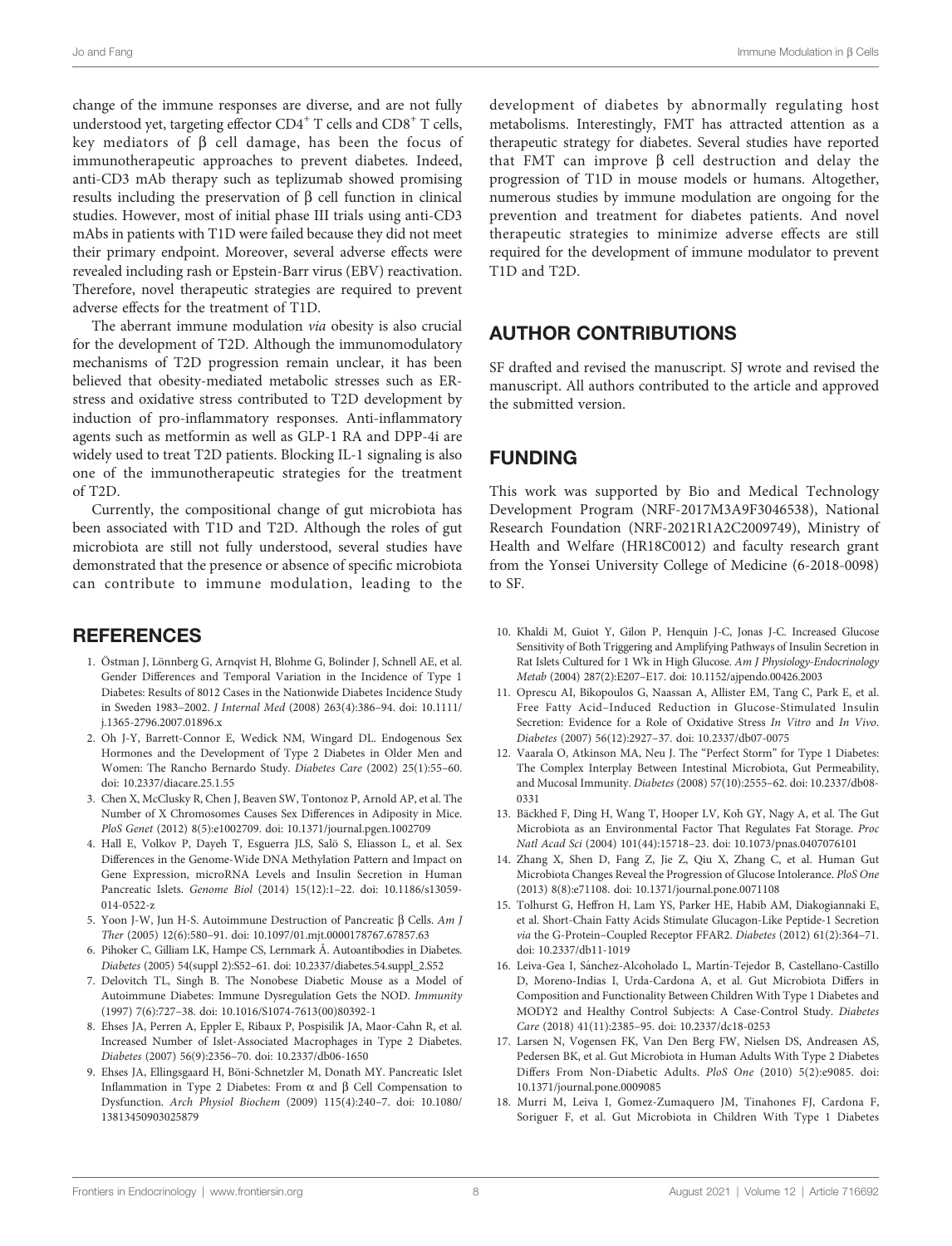<span id="page-8-0"></span>Differs From That in Healthy Children: A Case-Control Study. BMC Med (2013) 11(1):1–12. doi: [10.1186/1741-7015-11-46](https://doi.org/10.1186/1741-7015-11-46)

- 19. Vatanen T, Franzosa EA, Schwager R, Tripathi S, Arthur TD, Vehik K, et al. The Human Gut Microbiome in Early-Onset Type 1 Diabetes From the TEDDY Study. Nature (2018) 562(7728):589–94. doi: [10.1038/s41586-018-](https://doi.org/10.1038/s41586-018-0620-2) [0620-2](https://doi.org/10.1038/s41586-018-0620-2)
- 20. De Goffau MC, Luopajärvi K, Knip M, Ilonen J, Ruohtula T, Härkönen T, et al. Fecal Microbiota Composition Differs Between Children With β-Cell Autoimmunity and Those Without. Diabetes (2013) 62(4):1238–44. doi: [10.2337/db12-0526](https://doi.org/10.2337/db12-0526)
- 21. Qin J, Li Y, Cai Z, Li S, Zhu J, Zhang F, et al. A Metagenome-Wide Association Study of Gut Microbiota in Type 2 Diabetes. Nature (2012) 490 (7418):55–60. doi: [10.1038/nature11450](https://doi.org/10.1038/nature11450)
- 22. Li Q, Chang Y, Zhang K, Chen H, Tao S, Zhang Z. Implication of the Gut Microbiome Composition of Type 2 Diabetic Patients From Northern China. Sci Rep (2020) 10(1):1–8. doi: [10.1038/s41598-020-62224-3](https://doi.org/10.1038/s41598-020-62224-3)
- 23. Karlsson FH, Tremaroli V, Nookaew I, Bergström G, Behre CJ, Fagerberg B, et al. Gut Metagenome in European Women With Normal, Impaired and Diabetic Glucose Control. Nature (2013) 498(7452):99–103. doi: [10.1038/](https://doi.org/10.1038/nature12198) [nature12198](https://doi.org/10.1038/nature12198)
- 24. Koo BK, Chae S, Kim KM, Kang MJ, Kim EG, Kwak SH, et al. Identification of Novel Autoantibodies in Type 1 Diabetic Patients Using a High-Density Protein Microarray. Diabetes (2014) 63(9):3022–32. doi: [10.2337/db13-1566](https://doi.org/10.2337/db13-1566)
- 25. Yu L, Robles DT, Abiru N, Kaur P, Rewers M, Kelemen K, et al. Early Expression of Antiinsulin Autoantibodies of Humans and the NOD Mouse: Evidence for Early Determination of Subsequent Diabetes. Proc Natl Acad Sci (2000) 97(4):1701–6. doi: [10.1073/pnas.040556697](https://doi.org/10.1073/pnas.040556697)
- 26. Clark AL, Urano F. Endoplasmic Reticulum Stress in Beta Cells and Autoimmune Diabetes. Curr Opin Immunol (2016) 43:60–6. doi: [10.1016/](https://doi.org/10.1016/j.coi.2016.09.006) [j.coi.2016.09.006](https://doi.org/10.1016/j.coi.2016.09.006)
- 27. Todd DJ, Lee A-H, Glimcher LH. The Endoplasmic Reticulum Stress Response in Immunity and Autoimmunity. Nat Rev Immunol (2008) 8 (9):663–74. doi: [10.1038/nri2359](https://doi.org/10.1038/nri2359)
- 28. Phelps EA, Cianciaruso C, Michael IP, Pasquier M, Kanaani J, Nano R, et al. Aberrant Accumulation of the Diabetes Autoantigen GAD65 in Golgi Membranes in Conditions of ER Stress and Autoimmunity. Diabetes (2016) 65(9):2686–99. doi: [10.2337/db16-0180](https://doi.org/10.2337/db16-0180)
- 29. Hu X, Deutsch AJ, Lenz TL, Onengut-Gumuscu S, Han B, Chen W-M, et al. Additive and Interaction Effects at Three Amino Acid Positions in HLA-DQ and HLA-DR Molecules Drive Type 1 Diabetes Risk. Nat Genet (2015) 47 (8):898. doi: [10.1038/ng.3353](https://doi.org/10.1038/ng.3353)
- 30. Nakayama M, Abiru N, Moriyama H, Babaya N, Liu E, Miao D, et al. Prime Role for an Insulin Epitope in the Development of Type 1 Diabetes in NOD Mice. Nature (2005) 435(7039):220–3. doi: [10.1038/nature03523](https://doi.org/10.1038/nature03523)
- 31. Congia M, Patel S, Cope AP, De Virgiliis S, Sønderstrup G. T Cell Epitopes of Insulin Defined in HLA-DR4 Transgenic Mice Are Derived From Preproinsulin and Proinsulin. Proc Natl Acad Sci (1998) 95(7):3833–8. doi: [10.1073/pnas.95.7.3833](https://doi.org/10.1073/pnas.95.7.3833)
- 32. Marroqui L, Dos Santos RS, de Brachène AC, Marselli L, Marchetti P, Eizirik DL. Interferon-a Mediates Human Beta Cell HLA Class I Overexpression, Endoplasmic Reticulum Stress and Apoptosis, Three Hallmarks of Early Human Type 1 Diabetes. Diabetologia (2017) 60(4):656–67. doi: [10.1007/](https://doi.org/10.1007/s00125-016-4201-3) [s00125-016-4201-3](https://doi.org/10.1007/s00125-016-4201-3)
- 33. De Jersey J, Snelgrove SL, Palmer SE, Teteris SA, Mullbacher A, Miller JF, et al. β Cells Cannot Directly Prime Diabetogenic CD8 T Cells in Nonobese Diabetic Mice. Proc Natl Acad Sci (2007) 104(4):1295–300. doi: [10.1073/](https://doi.org/10.1073/pnas.0610057104) [pnas.0610057104](https://doi.org/10.1073/pnas.0610057104)
- 34. Ouyang Q, Standifer NE, Qin H, Gottlieb P, Verchere CB, Nepom GT, et al. Recognition of HLA Class I–Restricted β-Cell Epitopes in Type 1 Diabetes. Diabetes (2006) 55(11):3068–74. doi: [10.2337/db06-0065](https://doi.org/10.2337/db06-0065)
- 35. Pinkse GG, Tysma OH, Bergen CA, Kester MG, Ossendorp F, van Veelen PA, et al. Autoreactive CD8 T Cells Associated With  $\beta$  Cell Destruction in Type 1 Diabetes. Proc Natl Acad Sci (2005) 102(51):18425–30. doi: [10.1073/](https://doi.org/10.1073/pnas.0508621102) [pnas.0508621102](https://doi.org/10.1073/pnas.0508621102)
- 36. Rubtsov YP, Rasmussen JP, Chi EY, Fontenot J, Castelli L, Ye X, et al. Regulatory T Cell-Derived Interleukin-10 Limits Inflammation at Environmental Interfaces. Immunity (2008) 28(4):546–58. doi: [10.1016/](https://doi.org/10.1016/j.immuni.2008.02.017) [j.immuni.2008.02.017](https://doi.org/10.1016/j.immuni.2008.02.017)
- 37. Lindley S, Dayan CM, Bishop A, Roep BO, Peakman M, Tree TI. Defective Suppressor Function in CD4+ CD25+ T-Cells From Patients With Type 1 Diabetes. Diabetes (2005) 54(1):92–9. doi: [10.2337/diabetes.54.1.92](https://doi.org/10.2337/diabetes.54.1.92)
- 38. Schneider A, Rieck M, Sanda S, Pihoker C, Greenbaum C, Buckner JH. The Effector T Cells of Diabetic Subjects Are Resistant to Regulation via CD4+ FOXP3+ Regulatory T Cells. J Immunol (2008) 181(10):7350–5. doi: [10.4049/jimmunol.181.10.7350](https://doi.org/10.4049/jimmunol.181.10.7350)
- 39. Kahn BB, Flier JS. Obesity and Insulin Resistance. J Clin Invest (2000) 106 (4):473–81. doi: [10.1172/JCI10842](https://doi.org/10.1172/JCI10842)
- 40. Winzell MS, Ahrén B. The High-Fat Diet–Fed Mouse: A Model for Studying Mechanisms and Treatment of Impaired Glucose Tolerance and Type 2 Diabetes. Diabetes (2004) 53(suppl 3):S215–S9. doi: [10.2337/diabetes.](https://doi.org/10.2337/diabetes.53.suppl_3.S215) [53.suppl\\_3.S215](https://doi.org/10.2337/diabetes.53.suppl_3.S215)
- 41. Goossens GH. The Role of Adipose Tissue Dysfunction in the Pathogenesis of Obesity-Related Insulin Resistance. Physiol Behav (2008) 94(2):206–18. doi: [10.1016/j.physbeh.2007.10.010](https://doi.org/10.1016/j.physbeh.2007.10.010)
- 42. Lagathu C, Yvan-Charvet L, Bastard J-P, Maachi M, Quignard-Boulange A, Capeau J, et al. Long-Term Treatment With Interleukin-1 $\beta$  Induces Insulin Resistance in Murine and Human Adipocytes. Diabetologia (2006) 49 (9):2162–73. doi: [10.1007/s00125-006-0335-z](https://doi.org/10.1007/s00125-006-0335-z)
- 43. Sartipy P, Loskutoff DJ. Monocyte Chemoattractant Protein 1 in Obesity and Insulin Resistance. Proc Natl Acad Sci (2003) 100(12):7265–70. doi: [10.1073/](https://doi.org/10.1073/pnas.1133870100) [pnas.1133870100](https://doi.org/10.1073/pnas.1133870100)
- 44. Cawthorn WP, Sethi JK. TNF-a and Adipocyte Biology. FEBS Lett (2008) 582(1):117–31. doi: [10.1016/j.febslet.2007.11.051](https://doi.org/10.1016/j.febslet.2007.11.051)
- 45. M Böni-Schnetzler and DT Meier eds. Islet Inflammation in Type 2 Diabetes. Springer: Seminars in Immunopathology (2019).
- 46. Maedler K, Sergeev P, Ris F, Oberholzer J, Joller-Jemelka HI, Spinas GA, et al. Glucose-Induced  $\beta$  Cell Production of IL-1 $\beta$  Contributes to Glucotoxicity in Human Pancreatic Islets. J Clin Invest (2002) 110(6):851– 60. doi: [10.1172/JCI200215318](https://doi.org/10.1172/JCI200215318)
- 47. Sauter NS, Schulthess FT, Galasso R, Castellani LW, Maedler K. The Antiinflammatory Cytokine Interleukin-1 Receptor Antagonist Protects From High-Fat Diet-Induced Hyperglycemia. Endocrinology (2008) 149 (5):2208–18. doi: [10.1210/en.2007-1059](https://doi.org/10.1210/en.2007-1059)
- 48. Ehses J, Lacraz G, Giroix M-H, Schmidlin F, Coulaud J, Kassis N, et al. IL-1 Antagonism Reduces Hyperglycemia and Tissue Inflammation in the Type 2 Diabetic GK Rat. Proc Natl Acad Sci (2009) 106(33):13998–4003. doi: [10.1073/pnas.0810087106](https://doi.org/10.1073/pnas.0810087106)
- 49. Ortis F, Cardozo AK, Crispim D, Störling J, Mandrup-Poulsen T, Eizirik D. Cytokine-Induced Proapoptotic Gene Expression in Insulin-Producing Cells Is Related to Rapid, Sustained, and Nonoscillatory Nuclear Factor-kb Activation. Mol Endocrinol (2006) 20(8):1867–79. doi: [10.1210/me.2005-0268](https://doi.org/10.1210/me.2005-0268)
- 50. Tumova J, Andel M, Trnka J. Excess of Free Fatty Acids as a Cause of Metabolic Dysfunction in Skeletal Muscle. Physiol Res (2016) 65(2):193. doi: [10.33549/physiolres.932993](https://doi.org/10.33549/physiolres.932993)
- 51. Eguchi K, Manabe I, Oishi-Tanaka Y, Ohsugi M, Kono N, Ogata F, et al. Saturated Fatty Acid and TLR Signaling Link  $\beta$  Cell Dysfunction and Islet Inflammation. Cell Metab (2012) 15(4):518–33. doi: [10.1016/j.cmet.2012.01.023](https://doi.org/10.1016/j.cmet.2012.01.023)
- 52. Brugman S, Klatter F, Visser J, Wildeboer-Veloo A, Harmsen H, Rozing J, et al. Antibiotic Treatment Partially Protects Against Type 1 Diabetes in the Bio-Breeding Diabetes-Prone Rat. Is the Gut Flora Involved in the Development of Type 1 Diabetes? Diabetologia (2006) 49(9):2105–8. doi: [10.1007/s00125-006-0334-0](https://doi.org/10.1007/s00125-006-0334-0)
- 53. Patterson E, Marques TM, O'Sullivan O, Fitzgerald P, Fitzgerald GF, Cotter PD, et al. Streptozotocin-Induced Type-1-Diabetes Disease Onset in Sprague–Dawley Rats Is Associated With an Altered Intestinal Microbiota Composition and Decreased Diversity. Microbiology (2015) 161(1):182–93. doi: [10.1099/mic.0.082610-0](https://doi.org/10.1099/mic.0.082610-0)
- 54. Navab-Moghadam F, Sedighi M, Khamseh ME, Alaei-Shahmiri F, Talebi M, Razavi S, et al. The Association of Type II Diabetes With Gut Microbiota Composition. Microbial pathogenesis (2017) 110:630–6. doi: [10.1016/](https://doi.org/10.1016/j.micpath.2017.07.034) [j.micpath.2017.07.034](https://doi.org/10.1016/j.micpath.2017.07.034)
- 55. Burrows MP, Volchkov P, Kobayashi KS, Chervonsky AV. Microbiota Regulates Type 1 Diabetes Through Toll-Like Receptors. Proc Natl Acad Sci (2015) 112(32):9973–7. doi: [10.1073/pnas.1508740112](https://doi.org/10.1073/pnas.1508740112)
- 56. Puddu A, Sanguineti R, Montecucco F, Viviani GL. Evidence for the Gut Microbiota Short-Chain Fatty Acids as Key Pathophysiological Molecules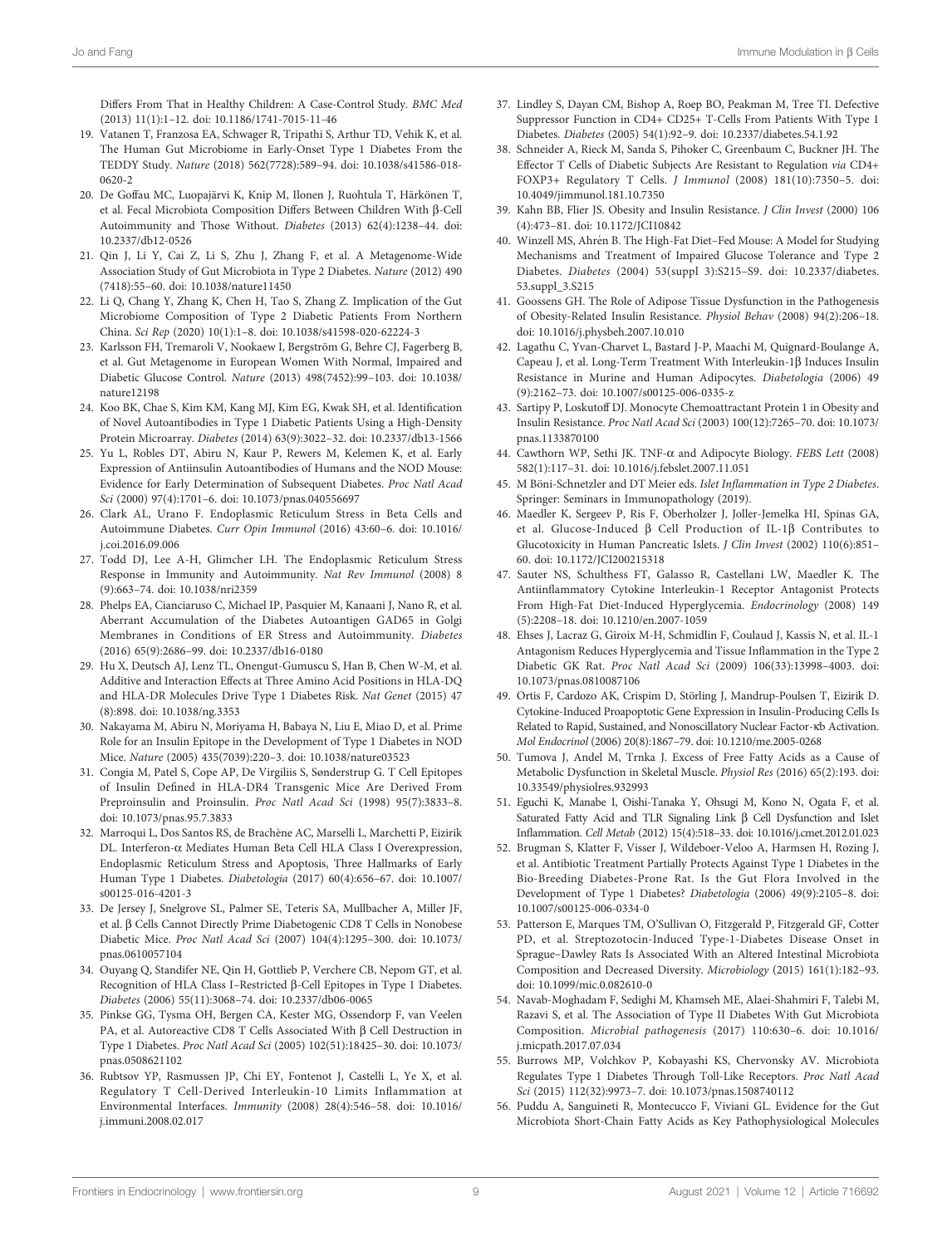<span id="page-9-0"></span>Improving Diabetes. Mediators Inflammation (2014) 2014. doi: [10.1155/](https://doi.org/10.1155/2014/162021) [2014/162021](https://doi.org/10.1155/2014/162021)

- 57. Wen L, Ley RE, Volchkov PY, Stranges PB, Avanesyan L, Stonebraker AC, et al. Innate Immunity and Intestinal Microbiota in the Development of Type 1 Diabetes. Nature (2008) 455(7216):1109–13. doi: [10.1038/](https://doi.org/10.1038/nature07336) [nature07336](https://doi.org/10.1038/nature07336)
- 58. Cani PD, Amar J, Iglesias MA, Poggi M, Knauf C, Bastelica D, et al. Metabolic Endotoxemia Initiates Obesity and Insulin Resistance. Diabetes (2007) 56(7):1761–72. doi: [10.2337/db06-1491](https://doi.org/10.2337/db06-1491)
- 59. Cani PD, Osto M, Geurts L, Everard A. Involvement of Gut Microbiota in the Development of Low-Grade Inflammation and Type 2 Diabetes Associated With Obesity. Gut Microbes (2012) 3(4):279–88. doi: [10.4161/](https://doi.org/10.4161/gmic.19625) [gmic.19625](https://doi.org/10.4161/gmic.19625)
- 60. Kim JJ, Sears DD. TLR4 and Insulin Resistance. Gastroenterology Res Pract (2010) 2010. doi: [10.1155/2010/212563](https://doi.org/10.1155/2010/212563)
- 61. Garay-Malpartida HM, Mourão RF, Mantovani M, Santos IA, Sogayar MC, Goldberg AC. Toll-Like Receptor 4 (TLR4) Expression in Human and Murine Pancreatic Beta-Cells Affects Cell Viability and Insulin Homeostasis. BMC Immunol (2011) 12(1):1–8. doi: [10.1186/1471-2172-](https://doi.org/10.1186/1471-2172-12-18) [12-18](https://doi.org/10.1186/1471-2172-12-18)
- 62. Cani PD, Bibiloni R, Knauf C, Waget A, Neyrinck AM, Delzenne NM, et al. Changes in Gut Microbiota Control Metabolic Endotoxemia-Induced Inflammation in High-Fat Diet–Induced Obesity and Diabetes in Mice. Diabetes (2008) 57(6):1470–81. doi: [10.2337/db07-1403](https://doi.org/10.2337/db07-1403)
- 63. Jayashree B, Bibin Y, Prabhu D, Shanthirani C, Gokulakrishnan K, Lakshmi B, et al. Increased Circulatory Levels of Lipopolysaccharide (LPS) and Zonulin Signify Novel Biomarkers of Proinflammation in Patients With Type 2 Diabetes. Mol Cell Biochem (2014) 388(1):203–10. doi: [10.1007/](https://doi.org/10.1007/s11010-013-1911-4) [s11010-013-1911-4](https://doi.org/10.1007/s11010-013-1911-4)
- 64. Miranda MCG, Oliveira RP, Torres L, Aguiar SLF, Pinheiro-Rosa N, Lemos L, et al. Frontline Science: Abnormalities in the Gut Mucosa of Non-Obese Diabetic Mice Precede the Onset of Type 1 Diabetes. J leukocyte Biol (2019) 106(3):513–29. doi: [10.1002/JLB.3HI0119-024RR](https://doi.org/10.1002/JLB.3HI0119-024RR)
- 65. Mariño E, Richards JL, McLeod KH, Stanley D, Yap YA, Knight J, et al. Gut Microbial Metabolites Limit the Frequency of Autoimmune T Cells and Protect Against Type 1 Diabetes. Nat Immunol (2017) 18(5):552–62. doi: [10.1038/ni.3713](https://doi.org/10.1038/ni.3713)
- 66. Zheng L, Kelly CJ, Battista KD, Schaefer R, Lanis JM, Alexeev EE, et al. Microbial-Derived Butyrate Promotes Epithelial Barrier Function Through IL-10 Receptor–Dependent Repression of Claudin-2. J Immunol (2017) 199 (8):2976–84. doi: [10.4049/jimmunol.1700105](https://doi.org/10.4049/jimmunol.1700105)
- 67. Arpaia N, Campbell C, Fan X, Dikiy S, van der Veeken J, Deroos P, et al. Metabolites Produced by Commensal Bacteria Promote Peripheral Regulatory T-Cell Generation. Nature (2013) 504(7480):451–5. doi: [10.1038/nature12726](https://doi.org/10.1038/nature12726)
- 68. Brown AJ, Goldsworthy SM, Barnes AA, Eilert MM, Tcheang L, Daniels D, et al. The Orphan G Protein-Coupled Receptors GPR41 and GPR43 are Activated by Propionate and Other Short Chain Carboxylic Acids. J Biol Chem (2003) 278(13):11312–9. doi: [10.1074/jbc.M211609200](https://doi.org/10.1074/jbc.M211609200)
- 69. Ichimura A, Hasegawa S, Kasubuchi M, Kimura I. Free Fatty Acid Receptors as Therapeutic Targets for the Treatment of Diabetes. Front Pharmacol (2014) 5:236. doi: [10.3389/fphar.2014.00236](https://doi.org/10.3389/fphar.2014.00236)
- 70. Pichette J, Fynn-Sackey N, Gagnon J. Hydrogen Sulfide and Sulfate Prebiotic Stimulates the Secretion of GLP-1 and Improves Glycemia in Male Mice. Endocrinology (2017) 158(10):3416–25. doi: [10.1210/en.2017-00391](https://doi.org/10.1210/en.2017-00391)
- 71. Staels B, Fonseca VA. Bile Acids and Metabolic Regulation: Mechanisms and Clinical Responses to Bile Acid Sequestration. Diabetes Care (2009) 32(suppl 2):S237–S45. doi: [10.2337/dc09-S355](https://doi.org/10.2337/dc09-S355)
- 72. Kim H, Fang S. Crosstalk Between FXR and TGR5 Controls Glucagon-Like Peptide 1 Secretion to Maintain Glycemic Homeostasis. Lab Anim Res (2018) 34(4):140–6. doi: [10.5625/lar.2018.34.4.140](https://doi.org/10.5625/lar.2018.34.4.140)
- 73. Penaranda C, Tang Q, Bluestone JA. Anti-CD3 Therapy Promotes Tolerance by Selectively Depleting Pathogenic Cells While Preserving Regulatory T Cells. J Immunol (2011) 187(4):2015–22. doi: [10.4049/](https://doi.org/10.4049/jimmunol.1100713) [jimmunol.1100713](https://doi.org/10.4049/jimmunol.1100713)
- 74. Chatenoud L, Thervet E, Primo J, Bach J-F. Anti-CD3 Antibody Induces Long-Term Remission of Overt Autoimmunity in Nonobese Diabetic Mice. Proc Natl Acad Sci (1994) 91(1):123–7. doi: [10.1073/pnas.91.1.123](https://doi.org/10.1073/pnas.91.1.123)
- 75. Kung P, Goldstein G, Reinherz EL, Schlossman SF. Monoclonal Antibodies Defining Distinctive Human T Cell Surface Antigens. Science (1979) 206 (4416):347–9. doi: [10.1126/science.314668](https://doi.org/10.1126/science.314668)
- 76. Herold KC, Bundy BN, Long SA, Bluestone JA, DiMeglio LA, Dufort MJ, et al. An Anti-CD3 Antibody, Teplizumab, in Relatives at Risk for Type 1 Diabetes. New Engl J Med (2019) 381(7):603–13. doi: [10.1056/NEJMoa](https://doi.org/10.1056/NEJMoa1902226) [1902226](https://doi.org/10.1056/NEJMoa1902226)
- 77. Aronson R, Gottlieb PA, Christiansen JS, Donner TW, Bosi E, Bode BW, et al. Low-Dose Otelixizumab Anti-CD3 Monoclonal Antibody DEFEND-1 Study: Results of the Randomized Phase III Study in Recent-Onset Human Type 1 Diabetes. Diabetes Care (2014) 37(10):2746–54. doi: [10.2337/dc13-](https://doi.org/10.2337/dc13-0327) [0327](https://doi.org/10.2337/dc13-0327)
- 78. Kuhn C, Weiner HL. Therapeutic Anti-CD3 Monoclonal Antibodies: From Bench to Bedside. Immunotherapy (2016) 8(8):889–906. doi: [10.2217/imt-](https://doi.org/10.2217/imt-2016-0049)[2016-0049](https://doi.org/10.2217/imt-2016-0049)
- 79. Mohty M. Mechanisms of Action of Antithymocyte Globulin: T-Cell Depletion and Beyond. Leukemia (2007) 21(7):1387–94. doi: [10.1038/](https://doi.org/10.1038/sj.leu.2404683) si leu 2404683
- 80. Haller MJ, Long SA, Blanchfield JL, Schatz DA, Skyler JS, Krischer JP, et al. Low-Dose Anti-Thymocyte Globulin Preserves C-Peptide, Reduces HbA1c, and Increases Regulatory to Conventional T-Cell Ratios in New-Onset Type 1 Diabetes: Two-Year Clinical Trial Data. Diabetes (2019) 68(6):1267–76. doi: [10.2337/db19-0057](https://doi.org/10.2337/db19-0057)
- 81. Pescovitz MD, Greenbaum CJ, Bundy B, Becker DJ, Gitelman SE, Goland R, et al. B-Lymphocyte Depletion With Rituximab and  $\beta$ -Cell Function: Two-Year Results. Diabetes Care (2014) 37(2):453–9. doi: [10.2337/dc13-0626](https://doi.org/10.2337/dc13-0626)
- 82. Lopez M, Clarkson MR, Albin M, Sayegh MH, Najafian N. A Novel Mechanism of Action for Anti-Thymocyte Globulin: Induction of CD4+ CD25+ Foxp3+ Regulatory T Cells. J Am Soc Nephrol (2006) 17(10):2844– 53. doi: [10.1681/ASN.2006050422](https://doi.org/10.1681/ASN.2006050422)
- 83. da Silva AJ, Brickelmaier M, Majeau GR, Li Z, Su L, Hsu Y-M, et al. Alefacept, an Immunomodulatory Recombinant LFA-3/IgG1 Fusion Protein, Induces CD16 Signaling and CD2/CD16-Dependent Apoptosis of CD2+ Cells. J Immunol (2002) 168(9):4462–71. doi: [10.4049/jimmunol.](https://doi.org/10.4049/jimmunol.168.9.4462) [168.9.4462](https://doi.org/10.4049/jimmunol.168.9.4462)
- 84. Rigby MR, Harris KM, Pinckney A, DiMeglio LA, Rendell MS, Felner EI, et al. Alefacept Provides Sustained Clinical and Immunological Effects in New-Onset Type 1 Diabetes Patients. J Clin Invest (2016) 125(8):3285–96. doi: [10.1172/JCI81722](https://doi.org/10.1172/JCI81722)
- 85. Moreland L, Bate G, Kirkpatrick P. Abatacept. Nat Rev Drug Discovery (2006) 5(3):185–6. doi: [10.1038/nrd1989](https://doi.org/10.1038/nrd1989)
- 86. Orban T, Bundy B, Becker DJ, DiMeglio LA, Gitelman SE, Goland R, et al. Costimulation Modulation With Abatacept in Patients With Recent-Onset Type 1 Diabetes: Follow-Up 1 Year After Cessation of Treatment. Diabetes Care (2014) 37(4):1069–75. doi: [10.2337/dc13-0604](https://doi.org/10.2337/dc13-0604)
- 87. Edner NM, Heuts F, Thomas N, Wang CJ, Petersone L, Kenefeck R, et al. Follicular Helper T Cell Profiles Predict Response to Costimulation Blockade in Type 1 Diabetes. Nat Immunol (2020) 21(10):1244–55. doi: [10.1038/](https://doi.org/10.1038/s41590-020-0744-z) [s41590-020-0744-z](https://doi.org/10.1038/s41590-020-0744-z)
- 88. Serra P, Santamaria P. Antigen-Specific Therapeutic Approaches for Autoimmunity. Nat Biotechnol (2019) 37(3):238–51. doi: [10.1038/s41587-](https://doi.org/10.1038/s41587-019-0015-4) [019-0015-4](https://doi.org/10.1038/s41587-019-0015-4)
- 89. Smith EL, Peakman M. Peptide Immunotherapy for Type 1 Diabetes— Clinical Advances. Front Immunol (2018) 9:392. doi: [10.3389/](https://doi.org/10.3389/fimmu.2018.00392)fimmu. [2018.00392](https://doi.org/10.3389/fimmu.2018.00392)
- 90. Daniel C, Weigmann B, Bronson R, von Boehmer H. Prevention of Type 1 Diabetes in Mice by Tolerogenic Vaccination With a Strong Agonist Insulin Mimetope. J Exp Med (2011) 208(7):1501–10. doi: [10.1084/jem.20110574](https://doi.org/10.1084/jem.20110574)
- 91. Serr I, Fürst RW, Achenbach P, Scherm MG, Gökmen F, Haupt F, et al. Type 1 Diabetes Vaccine Candidates Promote Human Foxp3+ Treg Induction in Humanized Mice. Nat Commun (2016) 7(1):1–18. doi: [10.1038/](https://doi.org/10.1038/ncomms10991) [ncomms10991](https://doi.org/10.1038/ncomms10991)
- 92. Eggenhuizen PJ, Ng BH, Ooi JD. Treg Enhancing Therapies to Treat Autoimmune Diseases. Int J Mol Sci (2020) 21(19):7015. doi: [10.3390/](https://doi.org/10.3390/ijms21197015) iims21197015
- 93. Nikolic T, Zwaginga JJ, Uitbeijerse BS, Woittiez NJ, de Koning EJ, Aanstoot H-J, et al. Safety and Feasibility of Intradermal Injection With Tolerogenic Dendritic Cells Pulsed With Proinsulin Peptide—for Type 1 Diabetes.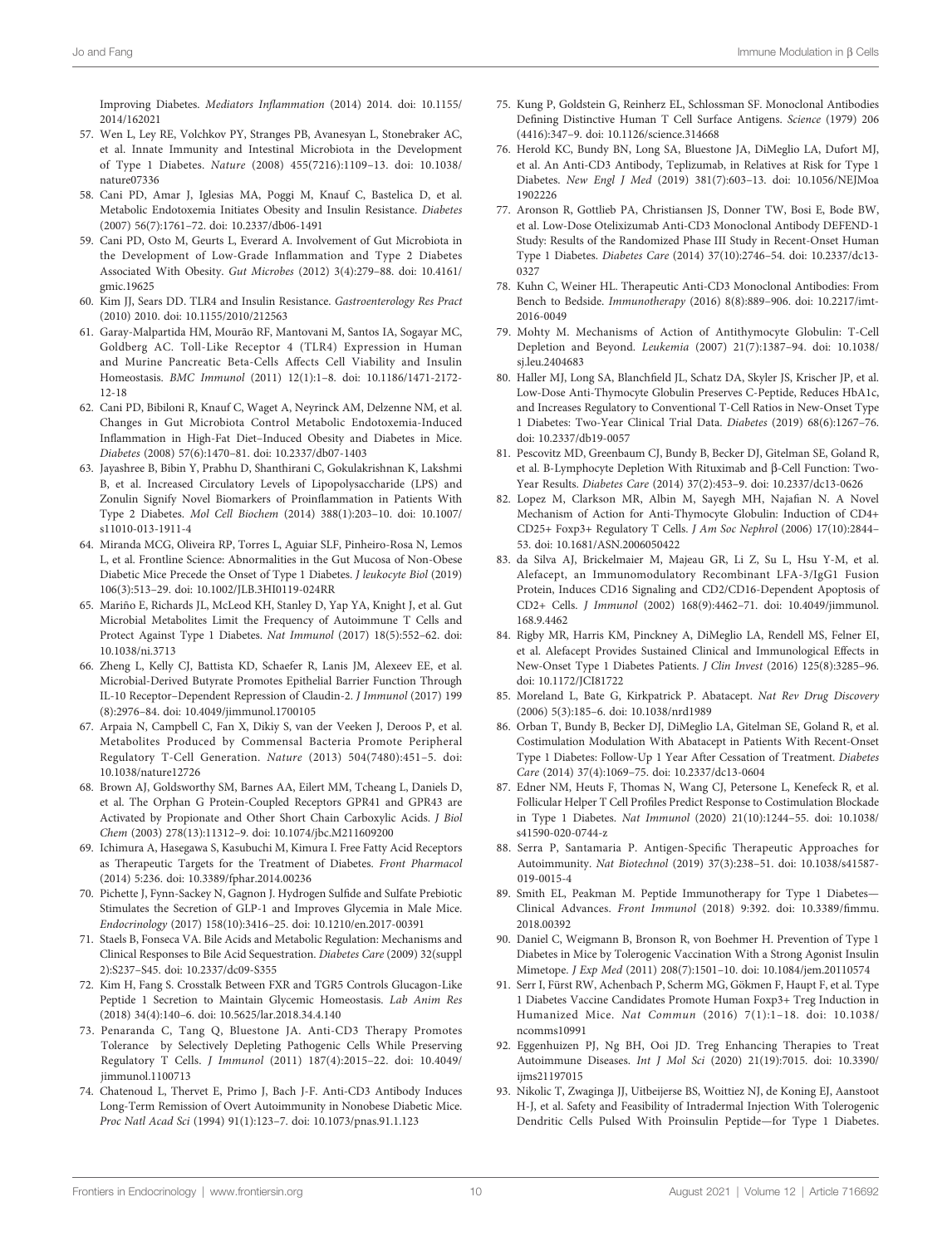<span id="page-10-0"></span>Lancet Diabetes Endocrinol (2020) 8(6):470–2. doi: [10.1016/S2213-8587\(20\)](https://doi.org/10.1016/S2213-8587(20)30104-2) [30104-2](https://doi.org/10.1016/S2213-8587(20)30104-2)

- 94. Parsa R, Andresen P, Gillett A, Mia S, Zhang X-M, Mayans S, et al. Adoptive Transfer of Immunomodulatory M2 Macrophages Prevents Type 1 Diabetes in NOD Mice. Diabetes (2012) 61(11):2881–92. doi: [10.2337/db11-1635](https://doi.org/10.2337/db11-1635)
- 95. Grinberg-Bleyer Y, Baeyens A, You S, Elhage R, Fourcade G, Gregoire S, et al. IL-2 Reverses Established Type 1 Diabetes in NOD Mice by a Local Effect on Pancreatic Regulatory T Cells. J Exp Med (2010) 207(9):1871–8. doi: [10.1084/jem.20100209](https://doi.org/10.1084/jem.20100209)
- 96. Marcovecchio ML, Wicker LS, Dunger DB, Dutton SJ, Kopijasz S, Scudder C, et al. Interleukin-2 Therapy of Autoimmunity in Diabetes (ITAD): A Phase 2, Multicentre, Double-Blind, Randomized, Placebo-Controlled Trial. Wellcome Open Res (2020) 5. doi: [10.12688/wellcomeopenres.15697.1](https://doi.org/10.12688/wellcomeopenres.15697.1)
- 97. Hagopian W, Ferry RJ, Sherry N, Carlin D, Bonvini E, Johnson S, et al. Teplizumab Preserves C-Peptide in Recent-Onset Type 1 Diabetes: Two-Year Results From the Randomized, Placebo-Controlled Protégé Trial. Diabetes (2013) 62(11):3901–8. doi: [10.2337/db13-0236](https://doi.org/10.2337/db13-0236)
- 98. Herold KC, Gitelman SE, Ehlers MR, Gottlieb PA, Greenbaum CJ, Hagopian W, et al. Teplizumab (Anti-CD3 mAb) Treatment Preserves C-Peptide Responses in Patients With New-Onset Type 1 Diabetes in a Randomized Controlled Trial: Metabolic and Immunologic Features at Baseline Identify a Subgroup of Responders. Diabetes (2013) 62(11):3766–74. doi: [10.2337/](https://doi.org/10.2337/db13-0345) [db13-0345](https://doi.org/10.2337/db13-0345)
- 99. Clinicaltrials.Gov. Recent-Onset Type 1 Diabetes Trial Evaluating Efficacy and Safety of Teplizumab (2019). Available at: [https://ClinicalTrials.gov/](https://ClinicalTrials.gov/show/NCT03875729) [show/NCT03875729](https://ClinicalTrials.gov/show/NCT03875729) (Accessed 2021 May 27).
- 100. Clinicaltrials.Gov. Trial of Otelixizumab for Adolescents and Adults With Newly Diagnosed Type 1 Diabetes Mellitus (Autoimmune): DEFEND-2 (2010). Available at:<https://ClinicalTrials.gov/show/NCT01123083> (Accessed 2021 May 27).
- 101. Rigby MR, DiMeglio LA, Rendell MS, Felner EI, Dostou JM, Gitelman SE, et al. Targeting of Memory T Cells With Alefacept in New-Onset Type 1 Diabetes (T1DAL Study): 12 Month Results of a Randomised, Double-Blind, Placebo-Controlled Phase 2 Trial. Lancet Diabetes Endocrinol (2013) 1 (4):284–94. doi: [10.1016/S2213-8587\(13\)70111-6](https://doi.org/10.1016/S2213-8587(13)70111-6)
- 102. Cabrera SM, Engle S, Kaldunski M, Jia S, Geoffrey R, Simpson P, et al. Innate Immune Activity as a Predictor of Persistent Insulin Secretion and Association With Responsiveness to CTLA4-Ig Treatment in Recent-Onset Type 1 Diabetes. Diabetologia (2018) 61(11):2356–70. doi: [10.1007/s00125-](https://doi.org/10.1007/s00125-018-4708-x) [018-4708-x](https://doi.org/10.1007/s00125-018-4708-x)
- 103. Clinicaltrials.Gov. Rituximab and Abatacept for Prevention or Reversal of Type 1 Diabetes (2020). Available at: [https://ClinicalTrials.gov/show/](https://ClinicalTrials.gov/show/NCT03929601) [NCT03929601](https://ClinicalTrials.gov/show/NCT03929601) (Accessed 2021 May 27).
- 104. Todd JA, Evangelou M, Cutler AJ, Pekalski ML, Walker NM, Stevens HE, et al. Regulatory T Cell Responses in Participants With Type 1 Diabetes After a Single Dose of Interleukin-2: A non-Randomised, Open Label, Adaptive Dose-Finding Trial. PloS Med (2016) 13(10):e1002139. doi: [10.1371/](https://doi.org/10.1371/journal.pmed.1002139) [journal.pmed.1002139](https://doi.org/10.1371/journal.pmed.1002139)
- 105. Isoda K, Young JL, Zirlik A, MacFarlane LA, Tsuboi N, Gerdes N, et al. Metformin Inhibits Proinflammatory Responses and Nuclear Factor-kb in Human Vascular Wall Cells. Arteriosclerosis thrombosis Vasc Biol (2006) 26 (3):611–7. doi: [10.1161/01.ATV.0000201938.78044.75](https://doi.org/10.1161/01.ATV.0000201938.78044.75)
- 106. Wang S, Song P, Zou M-H. AMP-Activated Protein Kinase, Stress Responses and Cardiovascular Diseases. Clin Sci (2012) 122(12):555–73. doi: [10.1042/](https://doi.org/10.1042/CS20110625) [CS20110625](https://doi.org/10.1042/CS20110625)
- 107. Zabielski P, Hady HR, Chacinska M, Roszczyc K, Gorski J, Blachnio-Zabielska AU. The Effect of High Fat Diet and Metformin Treatment on Liver Lipids Accumulation and Their Impact on Insulin Action. Sci Rep (2018) 8(1):1–11. doi: [10.1038/s41598-018-25397-6](https://doi.org/10.1038/s41598-018-25397-6)
- 108. Kim EK, Lee SH, Jhun JY, Byun JK, Jeong JH, Lee S-Y, et al. Metformin Prevents Fatty Liver and Improves Balance of White/Brown Adipose in an Obesity Mouse Model by Inducing FGF21. Mediators Inflammation (2016) 2016. doi: [10.1155/2016/5813030](https://doi.org/10.1155/2016/5813030)
- 109. Lee Y-S, Jun H-S. Anti-Inflammatory Effects of GLP-1-Based Therapies Beyond Glucose Control. Mediators Inflammation (2016) 2016. doi: [10.1155/](https://doi.org/10.1155/2016/3094642) [2016/3094642](https://doi.org/10.1155/2016/3094642)
- 110. Velmurugan K, Balamurugan A, Loganathan G, Ahmad A, Hering BJ, Pugazhenthi S. Antiapoptotic Actions of Exendin-4 Against Hypoxia and

Cytokines are Augmented by CREB. Endocrinology (2012) 153(3):1116–28. doi: [10.1210/en.2011-1895](https://doi.org/10.1210/en.2011-1895)

- 111. Li L, El-Kholy W, Rhodes C, Brubaker P. Glucagon-Like Peptide-1 Protects Beta Cells From Cytokine-Induced Apoptosis and Necrosis: Role of Protein Kinase B. Diabetologia (2005) 48(7):1339–49. doi: [10.1007/s00125-005-1787-2](https://doi.org/10.1007/s00125-005-1787-2)
- 112. Hogan AE, Gaoatswe G, Lynch L, Corrigan MA, Woods C, O'Connell J, et al. Glucagon-Like Peptide 1 Analogue Therapy Directly Modulates Innate Immune-Mediated Inflammation in Individuals With Type 2 Diabetes Mellitus. Diabetologia (2014) 57(4):781–4. doi: [10.1007/s00125-013-3145-0](https://doi.org/10.1007/s00125-013-3145-0)
- 113. Birnbaum Y, Bajaj M, Qian J, Ye Y. Dipeptidyl Peptidase-4 Inhibition by Saxagliptin Prevents Inflammation and Renal Injury by Targeting the Nlrp3/ ASC Inflammasome. BMJ Open Diabetes Res Care (2016) 4(1):e000227. doi: [10.1136/bmjdrc-2016-000227](https://doi.org/10.1136/bmjdrc-2016-000227)
- 114. Zhuge F, Ni Y, Nagashimada M, Nagata N, Xu L, Mukaida N, et al. DPP-4 Inhibition by Linagliptin Attenuates Obesity-Related Inflammation and Insulin Resistance by Regulating M1/M2 Macrophage Polarization. Diabetes (2016) 65(10):2966–79. doi: [10.2337/db16-0317](https://doi.org/10.2337/db16-0317)
- 115. Satoh-Asahara N, Sasaki Y, Wada H, Tochiya M, Iguchi A, Nakagawachi R, et al. A Dipeptidyl Peptidase-4 Inhibitor, Sitagliptin, Exerts Anti-Inflammatory Effects in Type 2 Diabetic Patients. Metabolism (2013) 62 (3):347–51. doi: [10.1016/j.metabol.2012.09.004](https://doi.org/10.1016/j.metabol.2012.09.004)
- 116. Larsen CM, Faulenbach M, Vaag A, Vølund A, Ehses JA, Seifert B, et al. Interleukin-1–Receptor Antagonist in Type 2 Diabetes Mellitus. New Engl J Med (2007) 356(15):1517–26. doi: [10.1056/NEJMoa065213](https://doi.org/10.1056/NEJMoa065213)
- 117. Ridker PM, Howard CP, Walter V, Everett B, Libby P, Hensen J, et al. Effects of Interleukin-1b Inhibition With Canakinumab on Hemoglobin A1c, Lipids, C-Reactive Protein, Interleukin-6, and Fibrinogen: A Phase IIb Randomized, Placebo-Controlled Trial. Circulation (2012) 126(23):2739– 48. doi: [10.1161/CIRCULATIONAHA.112.122556](https://doi.org/10.1161/CIRCULATIONAHA.112.122556)
- 118. Zobel EH, von Scholten BJ, Goldman B, Persson F, Hansen TW, Rossing P. Pleiotropic Effects of Liraglutide in Patients With Type 2 Diabetes and Moderate Renal Impairment: Individual Effects of Treatment. Diabetes Obes Metab (2019) 21(5):1261–5. doi: [10.1111/dom.13638](https://doi.org/10.1111/dom.13638)
- 119. Wysham C, Bergenstal R, Malloy J, Yan P, Walsh B, Malone J, et al. DURATION-2: Efficacy and Safety of Switching From Maximum Daily Sitagliptin or Pioglitazone to Once-Weekly Exenatide. Diabetic Med (2011) 28(6):705–14. doi: [10.1111/j.1464-5491.2011.03301.x](https://doi.org/10.1111/j.1464-5491.2011.03301.x)
- 120. Clinicaltrials.Gov. Safety and Efficacy Study of Exenatide Once Weekly in Adolescents With Type 2 Diabetes (2011). Available at: [https://ClinicalTrials.](https://ClinicalTrials.gov/show/NCT01554618) [gov/show/NCT01554618](https://ClinicalTrials.gov/show/NCT01554618) (Accessed 2021 May 27).
- 121. Ruscitti P, Masedu F, Alvaro S, Airò P, Battafarano N, Cantarini L, et al. Anti-Interleukin-1 Treatment in Patients With Rheumatoid Arthritis and Type 2 Diabetes (TRACK): A Multicentre, Open-Label, Randomised Controlled Trial. PloS Med (2019) 16(9):e1002901. doi: [10.1371/journal.pmed.1002901](https://doi.org/10.1371/journal.pmed.1002901)
- 122. Moran A, Bundy B, Becker DJ, DiMeglio LA, Gitelman SE, Goland R, et al. Interleukin-1 Antagonism in Type 1 Diabetes of Recent Onset: Two Multicentre, Randomised, Double-Blind, Placebo-Controlled Trials. Lancet (2013) 381(9881):1905–15. doi: [10.1016/S0140-6736\(13\)60023-9](https://doi.org/10.1016/S0140-6736(13)60023-9)
- 123. Clinicaltrials.Gov. IL-1-Receptor Antagonist During Cephalic Phase of Insulin Secretion in Health and Type 2 Diabetes (2020). Available at: [https://](https://ClinicalTrials.gov/show/NCT04227769) [ClinicalTrials.gov/show/NCT04227769](https://ClinicalTrials.gov/show/NCT04227769) (Accessed 2021 May 27).
- 124. Naito E, Yoshida Y, Makino K, Kounoshi Y, Kunihiro S, Takahashi R, et al. Beneficial Effect of Oral Administration of Lactobacillus Casei Strain Shirota on Insulin Resistance in Diet-Induced Obesity Mice. J Appl Microbiol (2011) 110(3):650–7. doi: [10.1111/j.1365-2672.2010.04922.x](https://doi.org/10.1111/j.1365-2672.2010.04922.x)
- 125. Andreasen AS, Larsen N, Pedersen-Skovsgaard T, Berg RM, Møller K, Svendsen KD, et al. Effects of Lactobacillus Acidophilus NCFM on Insulin Sensitivity and the Systemic Inflammatory Response in Human Subjects. Br J Nutr (2010) 104(12):1831–8. doi: [10.1017/S0007114510002874](https://doi.org/10.1017/S0007114510002874)
- 126. Niibo M, Shirouchi B, Umegatani M, Morita Y, Ogawa A, Sakai F, et al. Probiotic Lactobacillus Gasseri SBT2055 Improves Insulin Secretion in a Diabetic Rat Model. J dairy Sci (2019) 102(2):997–1006. doi: [10.3168/](https://doi.org/10.3168/jds.2018-15203) [jds.2018-15203](https://doi.org/10.3168/jds.2018-15203)
- 127. Valladares R, Sankar D, Li N, Williams E, Lai K-K, Abdelgeliel AS, et al. Lactobacillus Johnsonii N6. 2 Mitigates the Development of Type 1 Diabetes in BB-DP Rats. PloS One (2010) 5(5):e10507. doi: [10.1371/journal.pone.0010507](https://doi.org/10.1371/journal.pone.0010507)
- 128. Li N, Russell WM, Douglas-Escobar M, Hauser N, Lopez M, Neu J. Live and Heat-Killed Lactobacillus Rhamnosus GG: Effects on Proinflammatory and